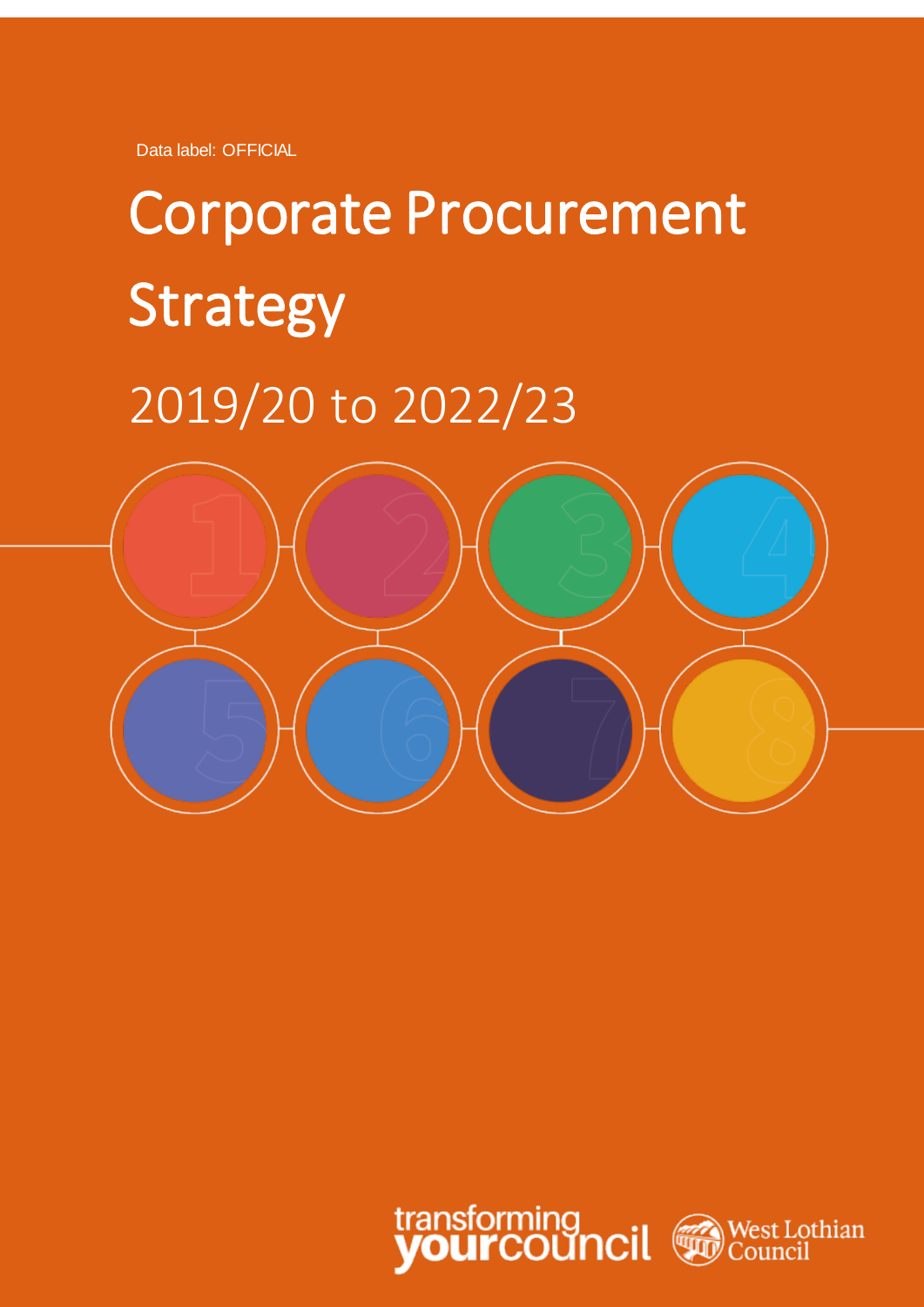## W elcome to the Corporate Procurement Strategy

The Corporate Procurement Strategy sets out the key outcomes, activities and behaviours that the council will pursue in support of our corporate priorities and

Recognising that effective and efficient procurement will positively support West Lothian Council in achieving its priorities, this strategy will provide a corporate vision, direction and focus for all procurement activities in the authority.

The council's vision for procurement is "to achieve superior procurement performance through advanced sustainable procurement practices for the benefit of the council and its stakeholders". The council's Corporate Procurement Strategy will therefore help to demonstrate best value, continuous improvement, sound performance management, partnership working, community benefits and sustainable development.

This strategy has been developed In line with Council's Corporate Plan which sets West Lothian Council's strategic direction and priorities.

The Corporate Plan and Corporate Procurement Strategy reflect the views and the needs and aspirations of West Lothian community. The Strategy identifies the outcomes that we aim to achieve, it explains how we will deliver these outcomes and in doing so, the main challenges that we will face across the next four years.

As with all public sector organisations, West Lothian Council is facing significant financial pressures. Council procurement activity will be paramount in delivering service provision that has the greatest positive impact upon the citizens of West Lothian. The Corporate Procurement Strategy provides a clear and consistent framework to ensure that procurement activity supports all services to meet the council's priorities.

This strategy advocates the positive role that robust procurement activity has in allowing the council to continue to deliver effective and efficient services.

> Julie Whitelaw Head of Corporate **Services**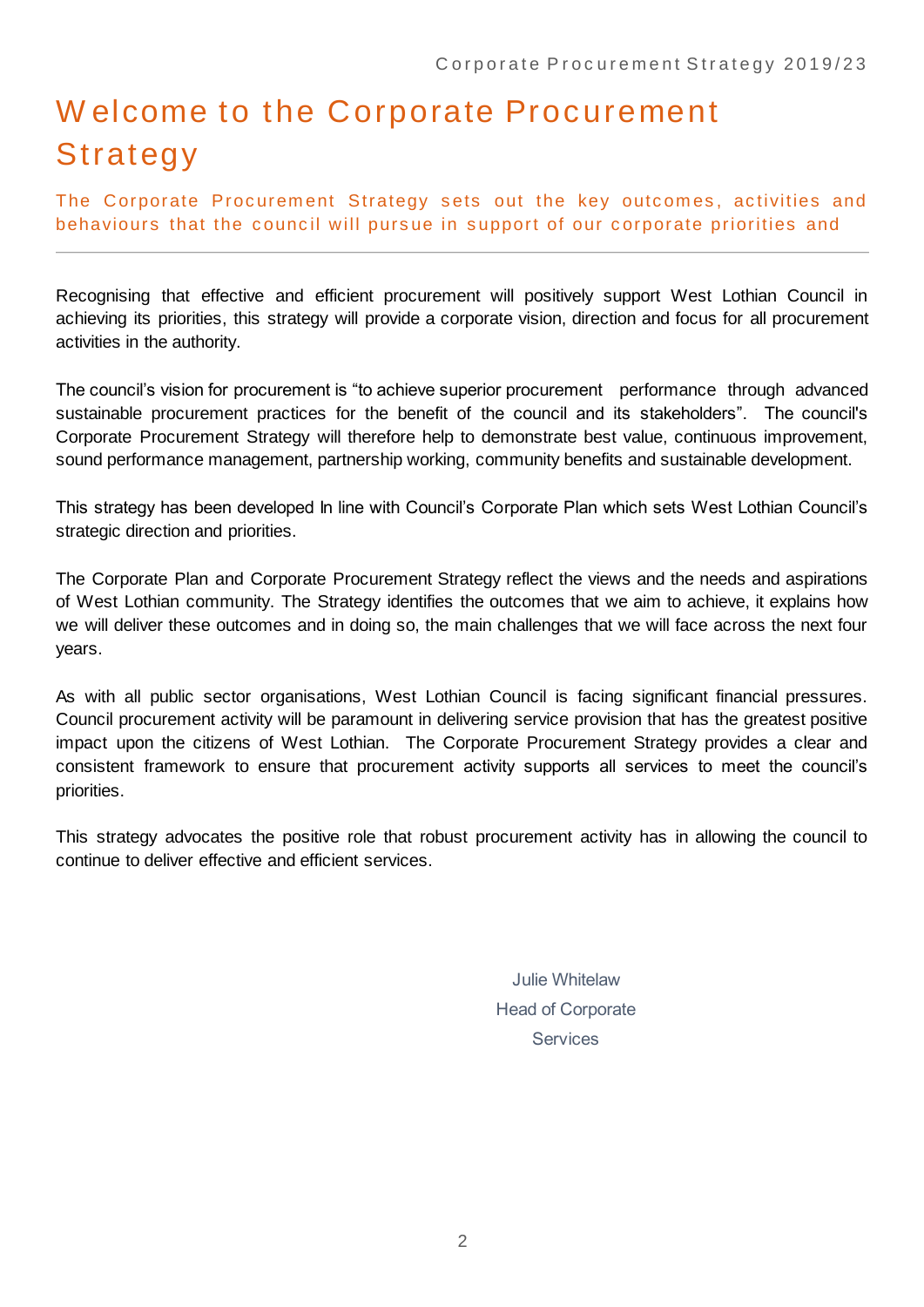### Strategy outcomes

The Corporate Procurement Strategy sets out how the council's vision of superior procurement performance will be advanced, whilst maintaining strong governance and a robust framework for effective, compliant procurement activity.

Excellent organisations have a long-term vision of what they want to achieve and how they want to succeed. They will share that vision and instil a collective focus on achievement at every level of their operation. This will be evident in the strategic decisions that are taken, down to the day-to-day actions of their people.

The council has a clear mission, values and strategic outcomes. These influence every part of the way that we operate but also, how we evaluate our success as an organisation.

In order to succeed in improving the quality of lives for people in West Lothian, we must ensure that results that will be critical success factors for our priorities are identified and that we carefully manage cause and effect in these results.

#### Vision:

*Improving the quality of life for all of those living, working and learning West Lothian*

- The Council's priorities:
- 1. Improving attainment and positive destinations
- 2. Delivering positive outcomes and early interventions for early years
- 3. Minimising poverty, the cycle of deprivation and promoting equality
- 4. Improving the quality of life for older people
- 5. Improving the employment position in West Lothian
- 6. Delivering positive outcomes on health
- 7. Reducing crime and improving community safety
- 8. Protecting the built and natural environment

#### **The Corporate Procurement Strategy has five outcomes and these are**:



The five outcomes in the Corporate Procurement Strategy are required to enable superior procurement performance in support of achieving corporate priorities and outcomes.

The outcomes will be progressed and monitored by the Council's **Procurement Board**, which will conduct scheduled reviews to ensure that the council remains on track to deliver the outcomes and that these continue to be relevant to the council and the achievement of corporate priorities.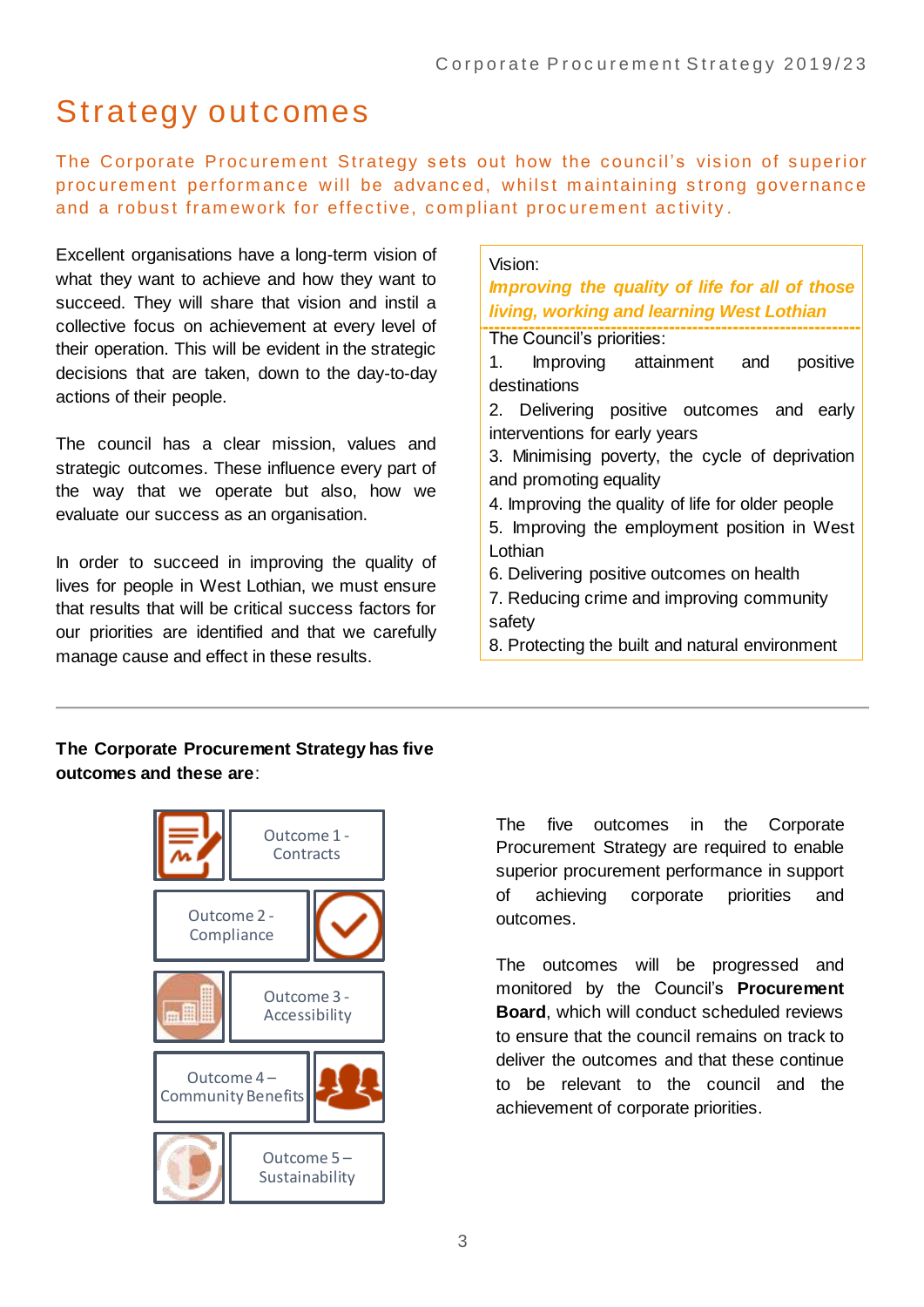#### **P urpose**

The Corporate Procurement Strategy is intended to ensure that there is sound governance and a framework for the Council's Procurement Continuous Improvement Plan. This plan will detail the actions necessary to support improvement in the Council's procurement capability, processes and ultimately performance.

The strategy also provides a framework to help the Council to meet national and local obligations. This includes targets defined by the Scottish Government and also targets or objectives that have been agreed by the Council in strategic plans, such as:

- Delivering procurement activities that achieve Best Value and support the eight priorities in the Corporate Plan and the delivery of positive outcomes in West Lothian's Local Outcomes Improvement Plan.
- Participating in the Procurement and Commercial Improvement Programme and working to improve performance year on year.
- ◆ Following national procurement legislation, policy and guidance to ensure compliance in all our procurement activities.
- ◆ Enabling delivery of the Council's Transformation Programme (Transforming Your Council) by supporting more efficient and effective use of the Council's assets and resources. Maximising opportunities to engage in collaborative or shared procurement will form part of transformation activities.

#### **S cope of the strategy**

The Corporate Procurement Strategy covers all categories of procurement activity in the Council. It has been subject to consultation with the Procurement Board, key stakeholders and approval by Council Executive.

The strategy covers the period 2019/20 to 2022/23, which is also the duration of the Council's Corporate Plan.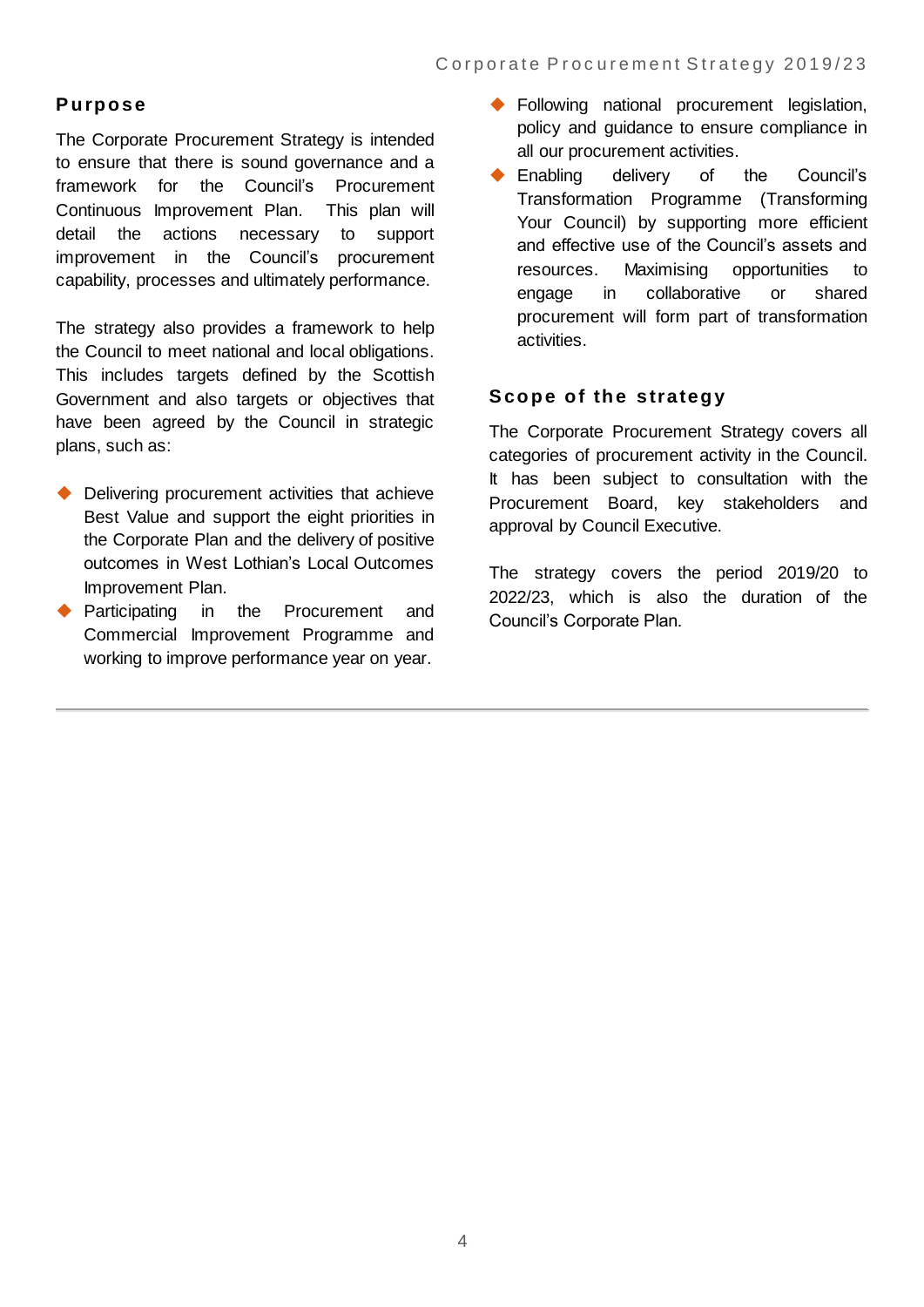### Regulated Procurement and General Policy

The council will procure an estimated £1.125 billion of contracts over the period of the Strategy, as set out in Table 1 below.

Table 1

| 2019/20      | 2020/21       | 2021/22       | 2022/23       |
|--------------|---------------|---------------|---------------|
| 234 projects | c140 projects | c160 projects | c170 projects |
| £175m        | c£275m        | c£325m        | c£350m        |

The Council is committed to obtaining value for money in all of its procurement activity and to ensuring that it meets its legal responsibilities under the Procurement Reform (Scotland) Act 2014.

In conjunction with the Contract Standing Orders, the Corporate Procurement Procedures and relevant legislation, all staff with authority to procure are committed to conducting their procurement activities taking into consideration the council's wider responsibilities in terms of legal, moral, social, economic and environmental impact. Effective procurement will support the council priorities.

#### **Legal C ompliance and Governance**

To comply with legislation, the council must observe a number of general duties and comply with specific obligations. West Lothian Council is committed to meeting its obligations under the Act and in accordance with this have included a statement on each of these as set out below.

The Council will ensure that:

- $\blacklozenge$  its regulated procurements will contribute to the carrying out of its functions and achievements of its purposes;
- $\blacklozenge$  its regulated procurements will be carried out in compliance with its duty to treat economic operators equally and without discrimination;
- its regulated procurements will be carried out in compliance with its duties to act in a transparent and proportionate manner
- ◆ it complies with the Sustainable Procurement Duty

All procurement staff involved in the procurement process are fully aware of the procurement rules and council officers involved in the procurement process undertake mandatory training. Procurement staff undertake ongoing training keeping abreast of any legislative changes and best practice. Our internal procedures, processes and documentation are adapted to reflect this.

A category management approach has been adopted by the Corporate Procurement Unit which is aligned with the service areas of the council. This allows regulated procurement activity to align with local and national outcomes.

All regulated procurements will be conducted in compliance with the principles of equal treatment, nondiscrimination, transparency, proportionality and mutual recognition.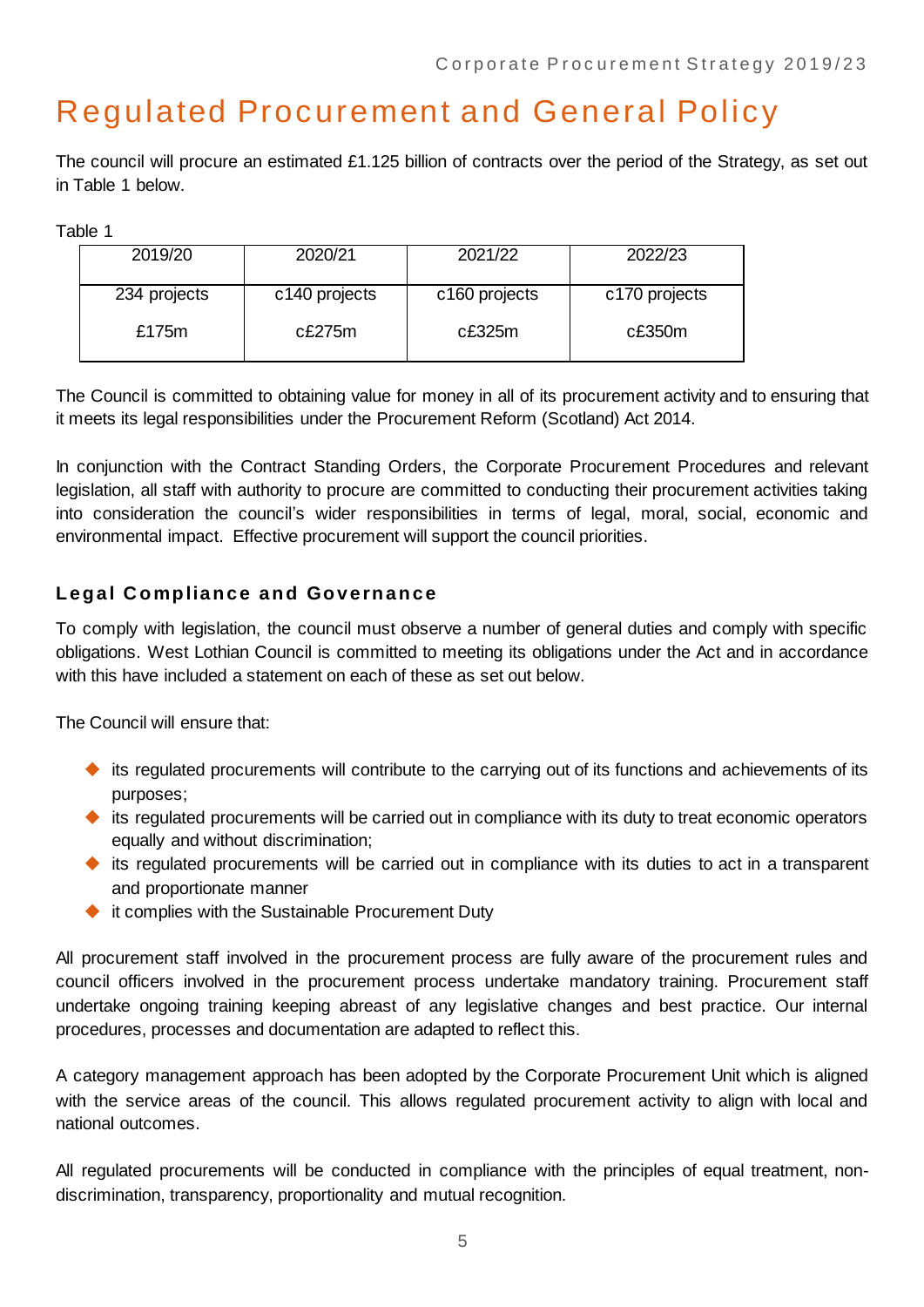The council will utilise portals including PCS and PCS-T to publish its procurement opportunities and will strive to provide well defined specifications and clear selection and award criteria to promote innovation.

The council will undertake regulated procurements in compliance with the Sustainable Procurement Duty. Consideration will be given to environmental, social and economic issues relating to all regulated procurement activity.

The council will consider the appropriate use of lotting to increase accessibility to as many bidders as possible including local suppliers, SMEs, third sector and supported businesses.

#### **V alue for Money**

The council will ensure that its regulated procurements will deliver value for money.

In making regulated procurement contract awards, a combination of sustainability factors, quality and cost criteria will be used to identify the most economically advantageous tender. Weightings and award criteria will be adapted to suit each individual contract ensuring the council obtains value for money.

The council will make use of appropriate collaborative contracting arrangements (e.g. national, sectoral or local framework agreements or contracts) to deliver contracts for the council that have improved contract terms, contract and supplier management, sustainable procurement outcomes and deliver value for money.

#### **General Policy Statements**

#### **C ommunity B e ne fits**

For every procurement over £4m, all public bodies are required to consider community benefits and how they can improve the economic, social or environmental wellbeing of their area through the inclusion of community benefit clauses. West Lothian Council believes that community benefits are a key step in meeting our corporate objectives and outcomes and therefore consider community benefits for all relevant and appropriate procurements over £50k.

West Lothian Council will engage with the voluntary sector to identify the best use of community benefits to secure by contract. Community benefits will be implemented through various forms and will include contributions to community projects, work placements, training opportunities and sub-contracting opportunities. The council will monitor their delivery and local impact over the lifespan of the contract.

#### **C onsultation**

For each procurement undertaken, consideration will be given to the community affected by the resultant contract to ensure any affected persons or organisations are consulted. This may be for example, community representatives and users of the public services. For example, a new contract for health and social care may impact the users of the service, their families and their carers.

The level of consultation will vary between contracts and any consultations will always be on a scale that is relevant and proportionate to the procurement in question.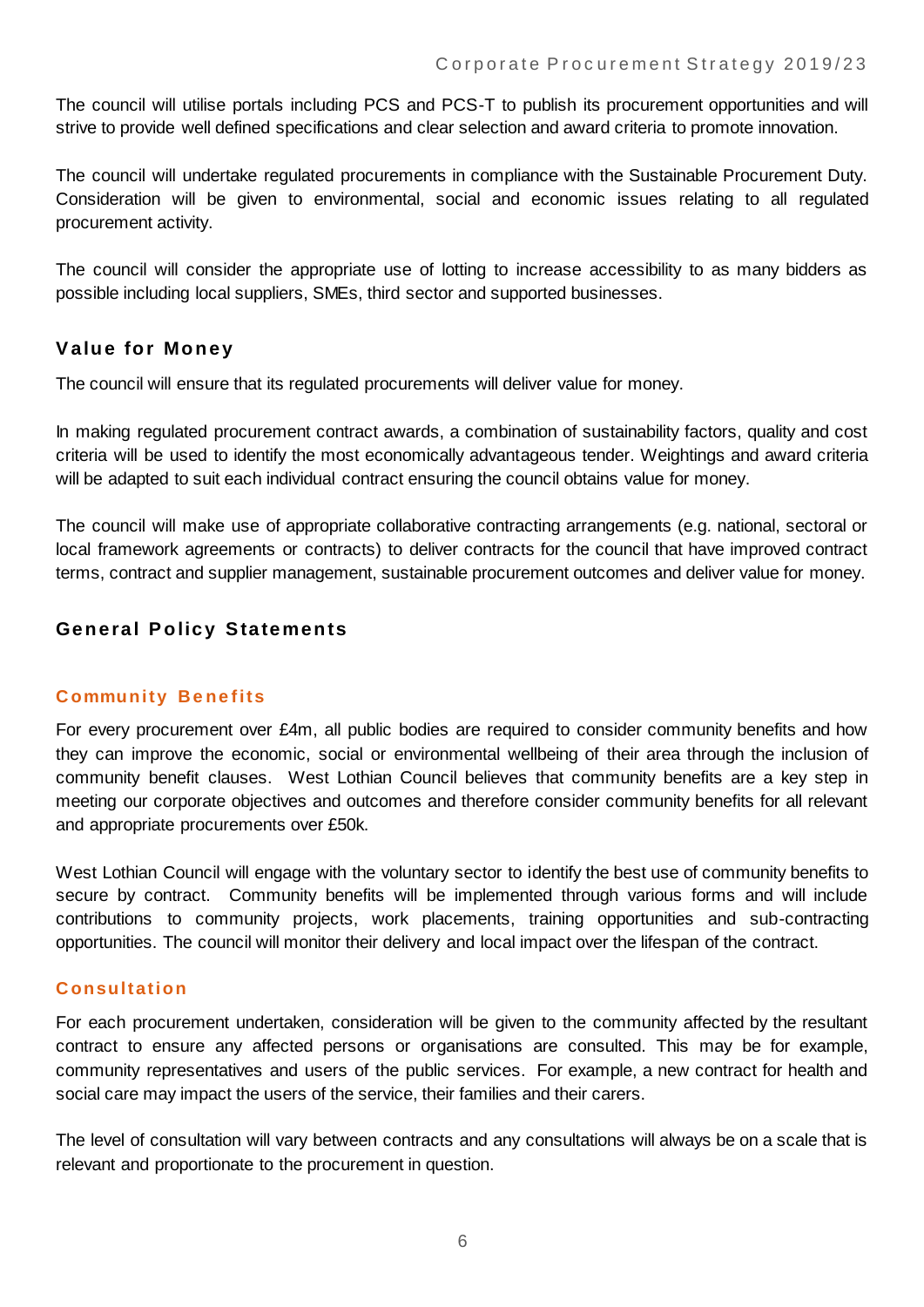#### **Fair Work Practices and the Living Wage**

The council recognises the value of fair work practices and the positive impact that has on employees which increases the likelihood of delivering a higher quality service. A workforce that is well-motivated, well led and has appropriate opportunities for training and skills development are important for workforce recruitment and retention, and thus continuity of service.

West Lothian Council itself has adopted workforce policies as well as offering staff benefits and practices to meet these requirements. The policies include:

- A pay policy that is focused on tackling poverty (e.g. through a commitment to paying at least the living wage);
- ◆ Fair employment practices;
- ◆ No inappropriate use of zero hour's contracts.

It is recognised that the payment of the Living Wage is a significant indicator of an employer's commitment to fair work practices and demonstration of this clearly shows an employer's positive approach to their workforce.

West Lothian Council encourages suppliers to pay the Living Wage. In order to ensure the highest standards of service quality in our contracts we expect suppliers whose workers work alongside ours to take a similarly positive approach to workforce related matters as part of a fair and equitable employment and reward package. As such, a workforce matters question is included as part of the evaluation for all relevant contracts.

#### **H e alth and Safe ty**

West Lothian Council is committed to contracting only with suppliers that comply with all appropriate and relevant legislation, including the Health and Safety at Work Act 1974. Where appropriate, and on a contract by contract basis, the council will assess the legislation applicable to a procurement and take steps to ensure that bidders comply with such legislation. Where appropriate, the compliance of sub-contractors may also be assessed.

#### **Fair and Ethical Trading**

The council is in support of the sourcing of goods that are fairly and ethically traded and this is considered when developing procurement commodity strategies. Where relevant, the appropriate standards and labels will be included in a procurement to take account of fair and ethical trading considerations.

#### **Pr ov ision of Food**

The council is committed to finding practical ways to supply healthy, fresh, seasonal and sustainably grown food which represents value for money and improves the health, wellbeing and education of communities. The procurement of food will continue to focus on putting affordable contracts in place that meet nutritional quality, health and wellbeing whilst minimising the environmental impact such as packaging and sourcing coupled with promoting the highest standards of animal welfare in accordance with relevant legislation.

The council's facilities management services aim to provide the highest professional standards of catering services and provide a choice of meals for schools, social care establishments and council staff. This includes supporting school learning/projects by delivering seasonal and themed catering and encouraging healthy eating in support of health and BEBL (Better Eating Better Learning).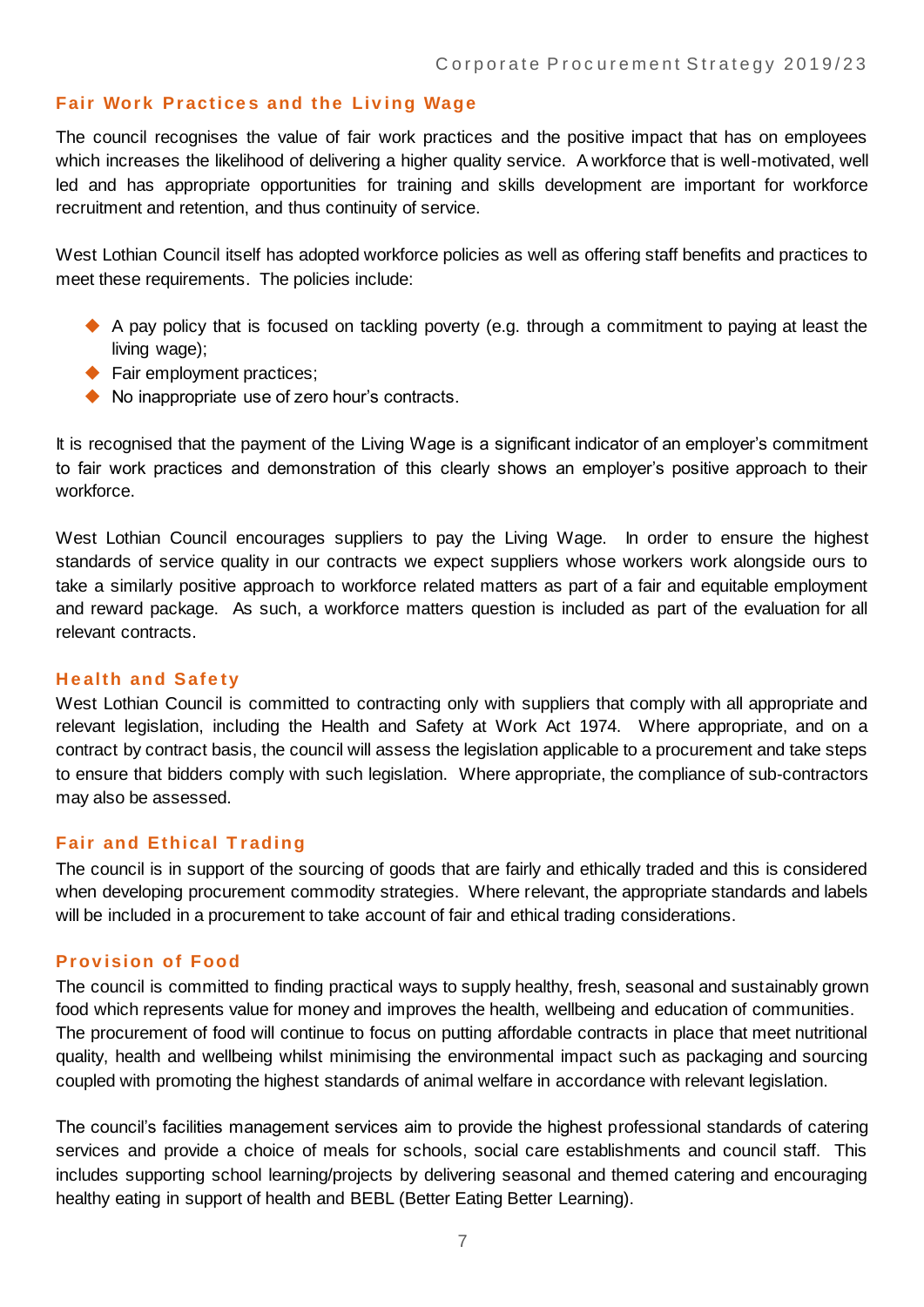#### **Pr ompt Payme nt**

The council complies with Late Payment legislation and will review on a contract by contract basis whether such obligations should be enforced and monitored further down the supply chain.

The council's contractual terms and conditions include a prompt payment clause which is payment within 30 days from receipt of a valid invoice. Suppliers are required to apply the same terms and conditions with their sub-contractors who are delivering and supporting the council contract.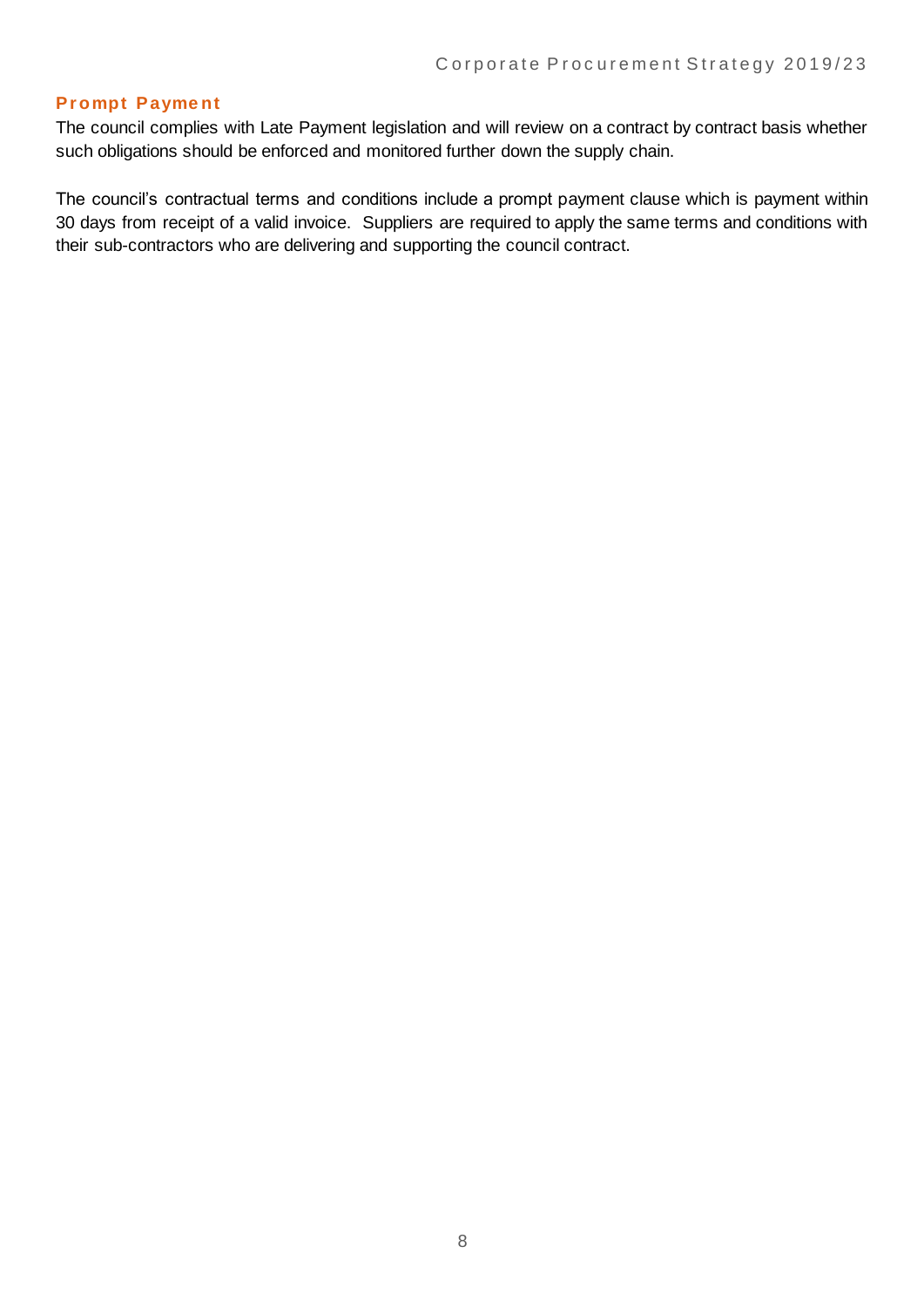

#### **D escription**

The Council estimates that over the period of the Strategy, £1.125 billion worth of contracts will require to be procured. Outcome 1 in the Corporate Procurement Strategy is focused on ensuring that all spend that can be positively influenced by procurement activity has a corresponding contract and those contracts and their suppliers are managed effectively.

#### **Activities**

The main activities of the Council during the period of the Strategy will:

- Continue to manage contracts that meet council requirements and procurement regulations
- Continue to create opportunities for establishing collaborative contracts with partner organisations
- Continue to implement framework contracts where appropriate, to increase Best Value
- ◆ Continue to undertake contract and supplier management

#### **K ey performance indicators**

We have identified the key measures of the success for this outcome and will track, monitor and report on our performance in these performance indicators throughout the lifetime of our strategy:

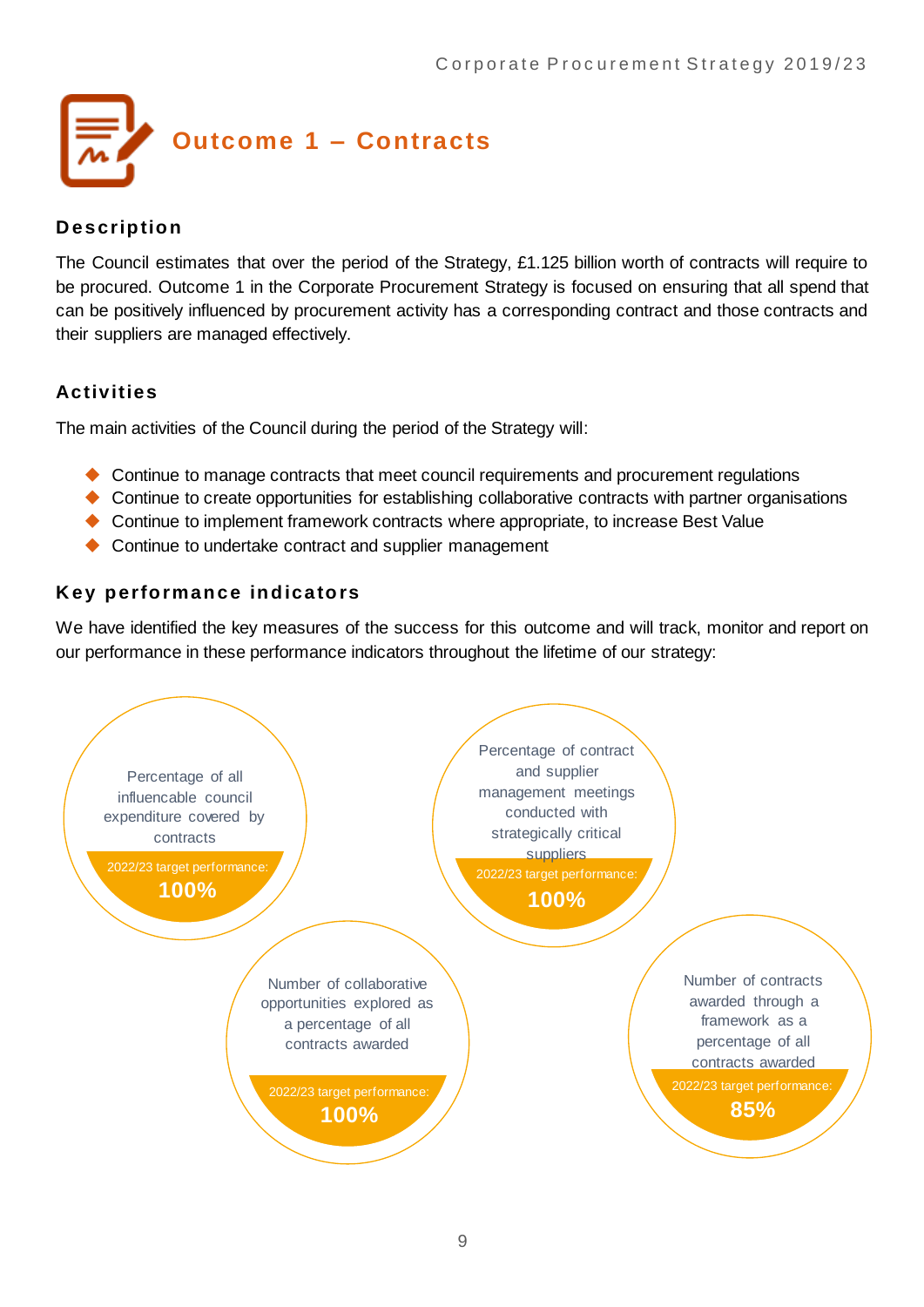

#### **D escription**

Outcome 2 in the Corporate Procurement Strategy is focused on ensuring that all procurement activity complies with statutory and regulatory requirements and the council's standing orders.

#### **Activities**

The main activities of the Council during the period of the strategy will be:

- ◆ Continue to review all contract spend to ensure full contract compliance
- Continue to digitise and automate procurement processes within the council in order to increase efficiency and compliance levels
- ◆ Continue to deliver council wide procurement training
- Continue to utilise the intranet to communicate procurement information across the council

#### **K ey performance indicators**

We have identified the key measures of the success for this outcome and will track, monitor and report on our performance in these performance indicators throughout the lifetime of our strategy:

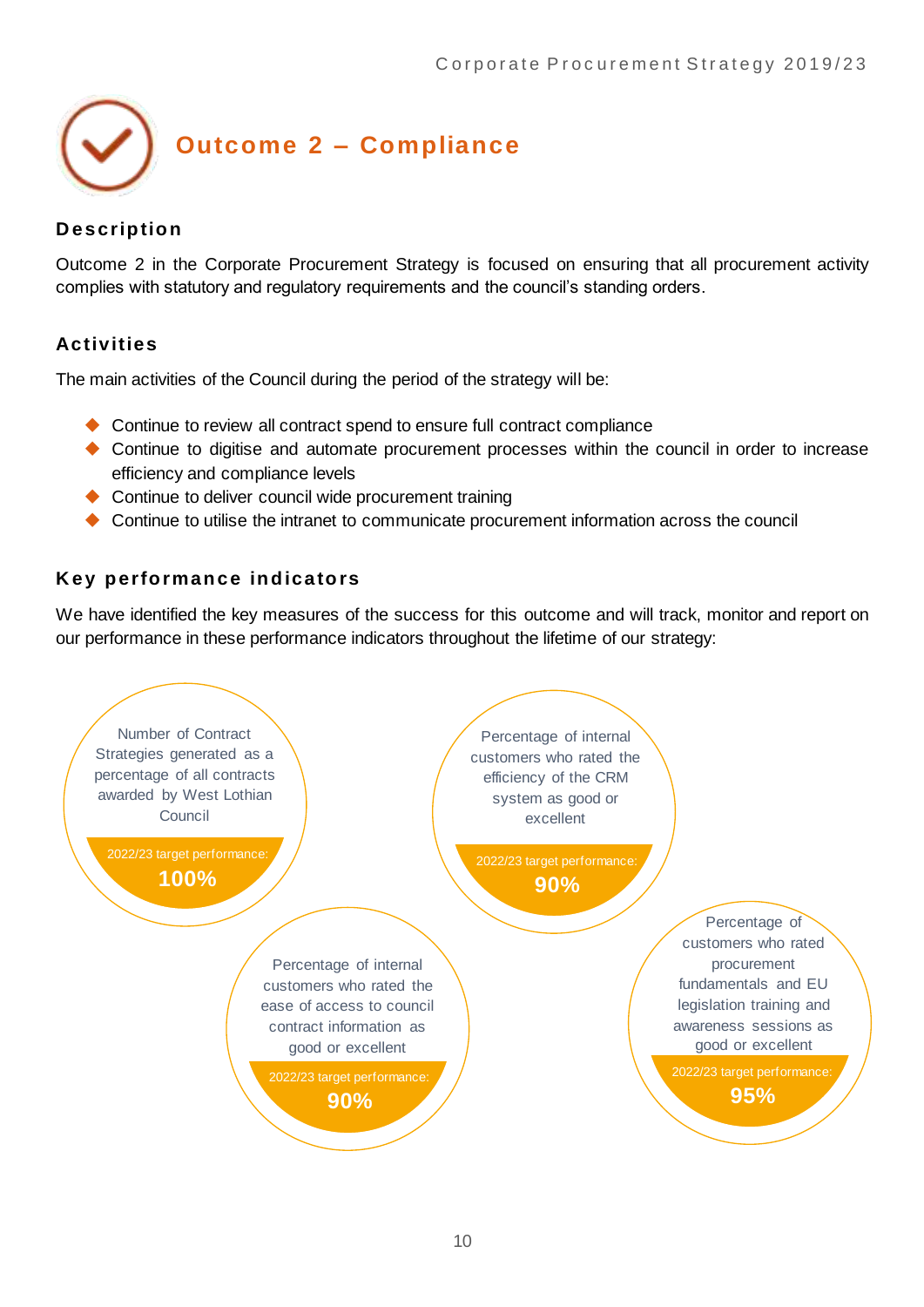

### **Outcome 3 – Accessibility**

#### **D escription**

Outcome 3 in the Corporate Procurement Strategy is focused on improving opportunities for procurement contract awards to supporting local businesses, micro and small and medium enterprises (SMEs), voluntary organisations, third sector bodies, supported businesses and social enterprises

#### **Activities**

The main activities of the Council during the period of the strategy will be:

- Continued promotion of tender opportunities and procurement information to the supply chain to reduce barriers to doing business with the council
- Contracts will continue to be structured to allow easier access to SMEs, voluntary organisations , third sector bodies, supported businesses and social enterprises
- ◆ Promote the delivery of Supplier Development Programme (SDP) tender training to SMEs, voluntary organisations, third sector bodies, supported businesses and social enterprises

#### **K ey performance indicators**

We have identified the key measures of the success for this outcome and will track, monitor and report on our performance in these performance indicators throughout the lifetime of our strategy:

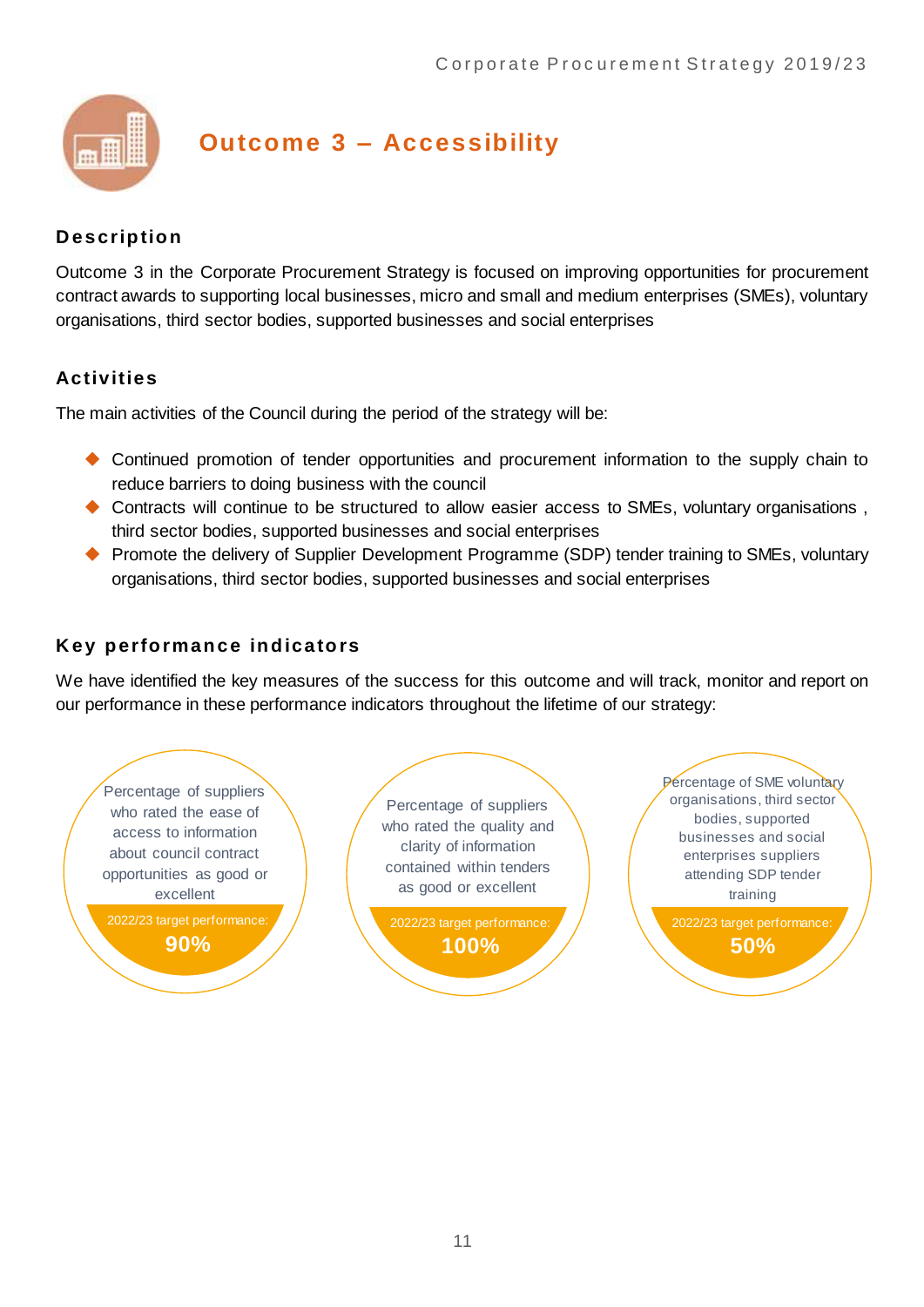

#### **D escription**

Outcome 4 in the Corporate Procurement Strategy is focused on ensuring that the council is committed to maximising the benefits to its community through its procurement activities and those contracts awarded, Community Benefit clauses are to be included as a consideration at a contract strategy stage, where relevant.

#### **Activities**

The main activities of the Council during the period of the strategy will be:

- ◆ Continue to seek inclusion of community benefit provisions for spend equating to £50,000 and above
- ◆ Continue to deliver an appropriate Community Benefits training and awareness programme
- Continue to monitor the delivery of all community benefits, and identify the local impact

#### **K ey performance indicators**

We have identified the key measures of the success for this outcome and will track, monitor and report on our performance in these performance indicators throughout the lifetime of our strategy:

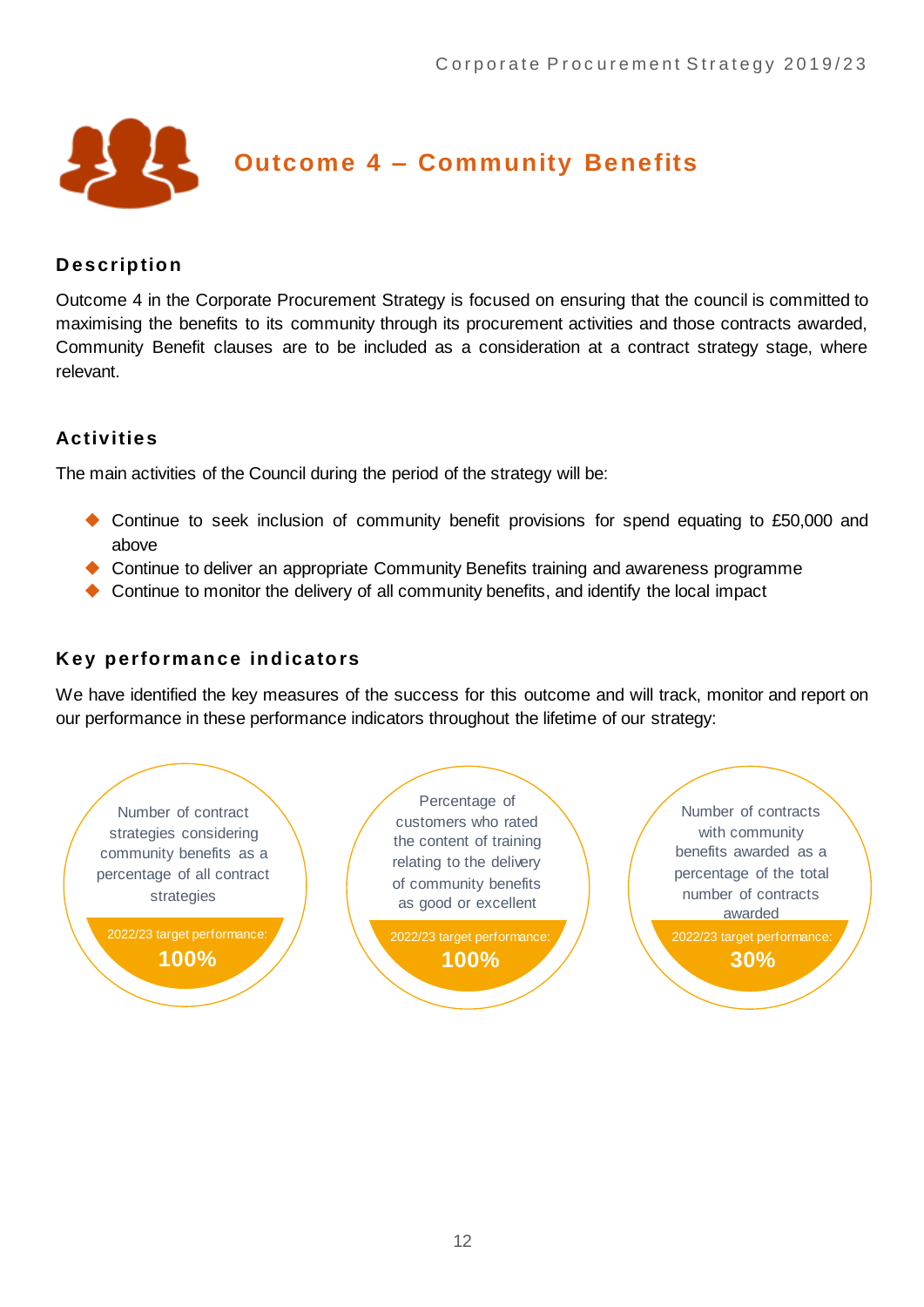

#### **D escription**

Outcome 5 in the Corporate Procurement Strategy is focused on ensuring that the council is committed to maximising the benefits delivered from Sustainable Procurement through its procurement activities and those contracts awarded to achieve value for money on a whole life basis in terms of generating benefits, not only to the procuring organisation, but also to society and the economy, whilst minimising damage to the environment.

#### **Activities**

The main activities of the Council during the period of the strategy will be:

- ◆ Continue to implement the sustainable procurement duty for spend equating to £50,000 and above
- Continue to deliver an appropriate Sustainability training and awareness programme
- Maintain Level 2 within the Scottish Government's Sustainability Framework Assessment
- ◆ Continued promotion of the payment of the Living Wage

#### **K ey performance indicators**

We have identified the key measures of the success for this outcome and will track, monitor and report on our performance in these performance indicators throughout the lifetime of our strategy:

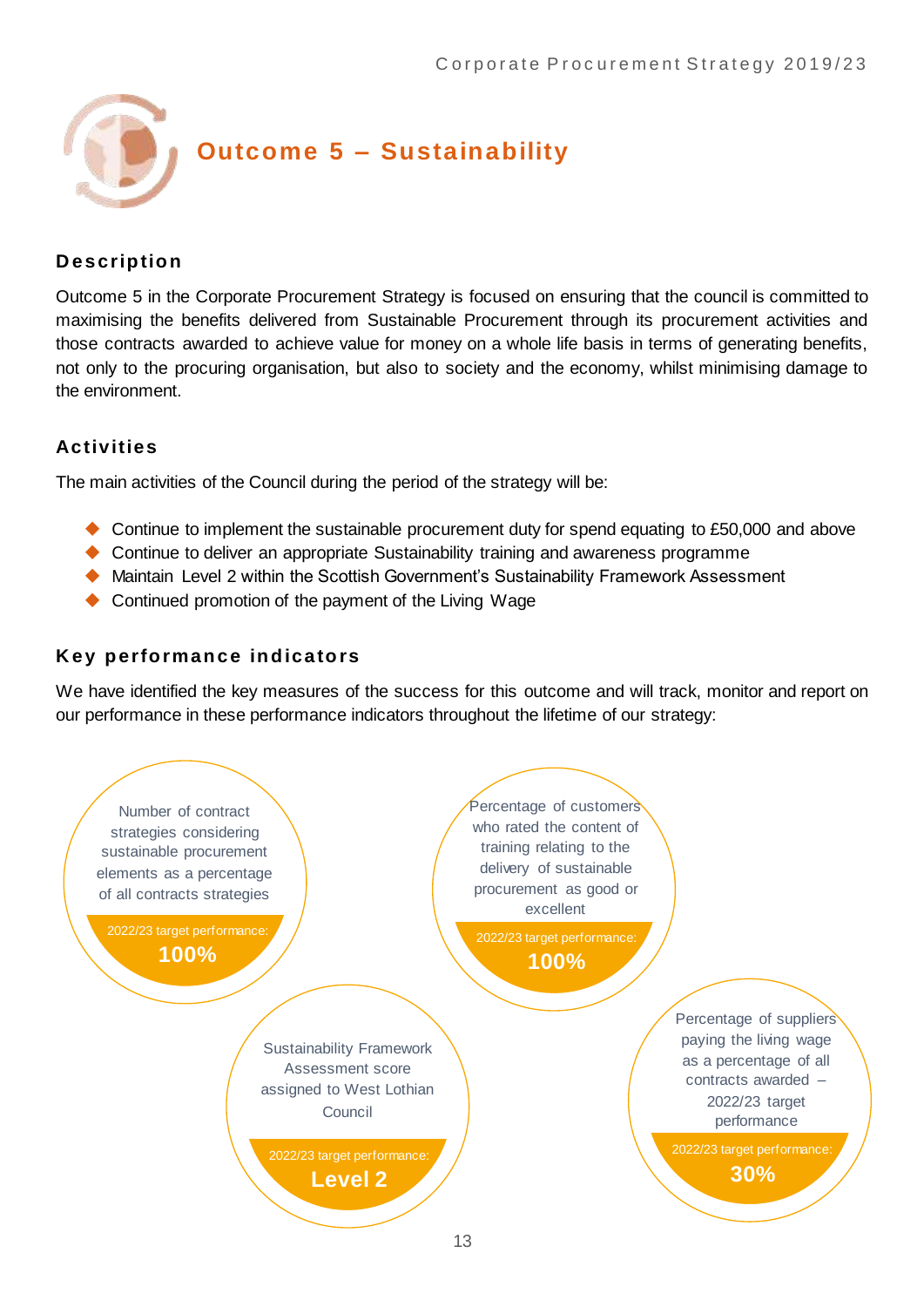# Developing the strategy and reporting progress

The strategy and the strategy as as apport the delivery of the Council's Corporate Plan and to take according that are likely to impact the range of factors that are likely to impact the delivery of council services in the next five years.

#### **C o n t ext**

The next five years will be a period of significant challenge for the council with ongoing spending constraints expected to continue. However, the council has clearly defined long term aims relating to the development of high quality services, designed to meet the needs of its customers. These long term aims are captured in the Local Outcome Improvement Plan, Community Plan and in the council's Corporate Plan and together these strategic plans determine the work of the council's services.

The development of the Corporate Plan 2018/23 has been directly influenced by the views of the

people living and working in West Lothian, ensuring that all employees are focused on meeting the needs of a growing and vibrant community. The Corporate Plan sets the strategic priorities for the council up to 2022/23 and this will be the continued focus for all council services during the period.

This will help to ensure that we continue to tackle the most important issues for West Lothian. Also, that we invest in and prioritise the services which make the most significant contribution to the achievement of positive outcomes.

#### **Influences**

There will be many internal and external factors that influence the strategy. The Corporate Procurement Strategy reaffirms the Council's commitment to developing and improving its procurement practices to ensure that procurement activities are as effective and efficient as possible. The Scottish Government supports this commitment and through their Public Procurement Reform Programme is making a positive impact upon public sector purchasing. Now in its third phase, the programme places emphasis on accelerating the pace of procurement change and the delivery of benefits, and embedding improvement initiatives into 'business as usual'. At its heart is the concept of value for money in procurement being an informed balance between cost, quality and sustainability. The current phase of the programme 'Transforming Procurement: Accelerating Delivery' focuses on four key priorities:

- ◆ Maximising efficiency and collaboration
- ◆ Delivering and demonstrating real cash savings across the public sector
- Improving access to public sector contracts, particularly for small and medium enterprises and the voluntary sector
- ◆ Embedding sustainable procurement at the heart of the reform agenda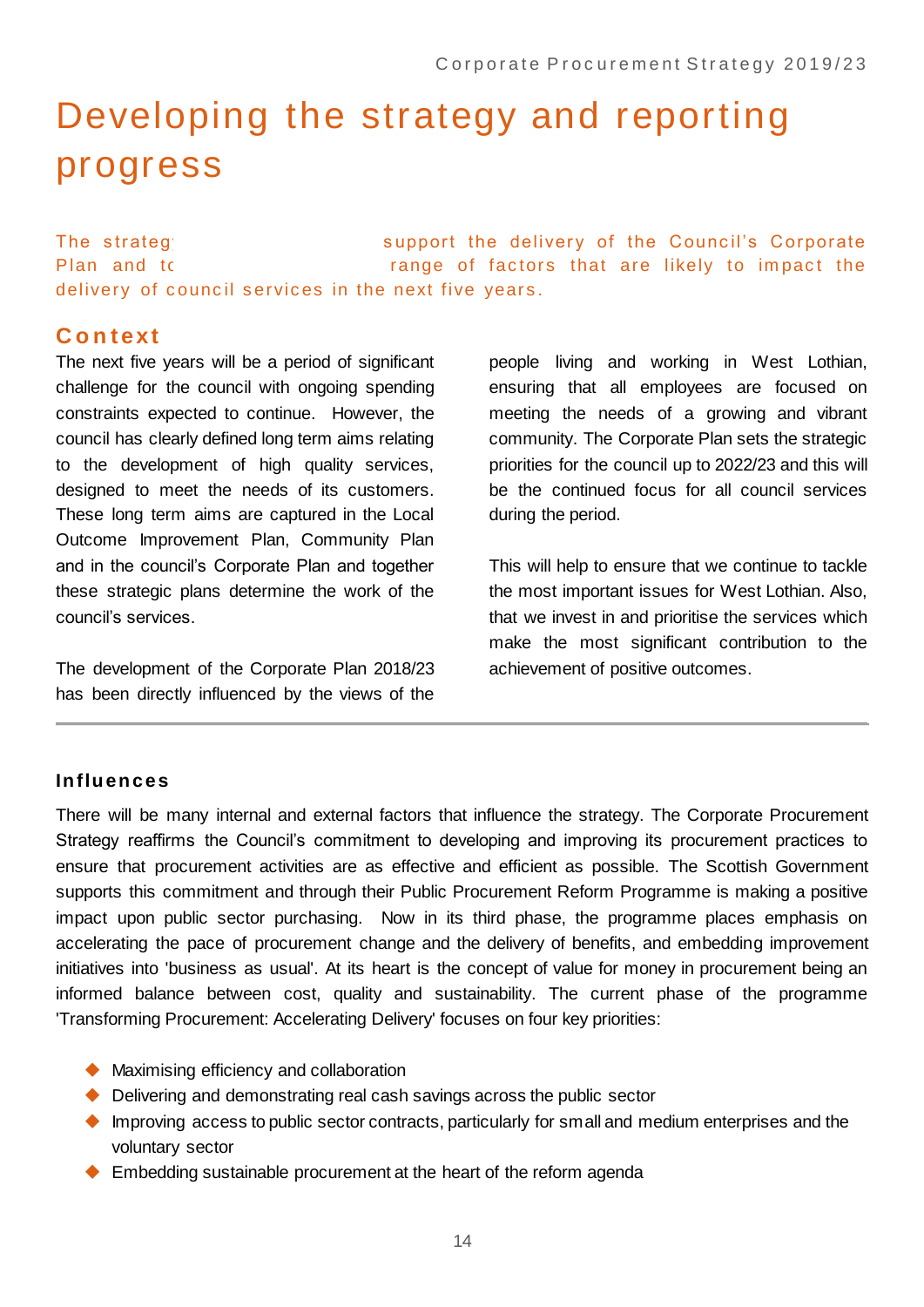The Procurement Reform Delivery Group oversees implementation of the Public Procurement Reform Programme. It drives pursuit of the work and changes required to achieve successful delivery of public procurement reform in Scotland. One of the objectives of the procurement reform programme championed by the delivery group is the annual assessment of public procurement capability. Initially assessed in 2009, West Lothian Council has increased its procurement performance year on year.

#### **S trategy development process**

The strategy builds on the Corporate Procurement Strategy 2013/18 and in particular on the actions progressed under that Strategy, recognising that these are still relevant and appropriate to the delivery of an effective and compliant procurement service, focusing on key activities to support the Council's commitment to delivery of sustainable procurement which makes a positive impact on those living, working and doing business in West Lothian. The strategy actions have been reviewed and developed taking account of best practice guidance for procurement within the public sector, as prescribed through Scotland's Public Procurement Reform Programme, whilst also acknowledging the role of procurement in supporting service delivery and realising council priorities. The actions will be delivered throughout the lifetime of the Strategy.

The process and timescales for the development, publication and review of the strategy is set out, including consultation with the appropriate stakeholders.

| <b>Strategy governance</b>               |                                                                                                                                                                                                         |                                                                  |
|------------------------------------------|---------------------------------------------------------------------------------------------------------------------------------------------------------------------------------------------------------|------------------------------------------------------------------|
| Group                                    | Governance Scrutiny role                                                                                                                                                                                | <b>Reporting Frequency</b>                                       |
| <b>Council Executive</b>                 | Approval of the strategy<br>a)                                                                                                                                                                          | Approval<br><b>End of Strategy Review</b>                        |
| Partnership and<br><b>Resources PDSP</b> | Engagement on the strategy and strategy<br>b)<br>outcomes at the development stage<br>Regular updates to the Corporate<br>C)<br>Management Team on the progress of<br>d) specific programmes of work    | Consultation<br>Annual strategy review<br>End of strategy review |
| Corporate<br><b>Management Team</b>      | Engagement on the strategy and strategy<br>e)<br>outcomes at the development stage<br>Regular updates to the Corporate<br>f)<br>Management Team on the progress of<br>specific programmes of work<br>g) | Consultation<br>Annual strategy review                           |
| <b>Stakeholders</b>                      | Engagement on the strategy and strategy<br>h)<br>outcomes at the development stage                                                                                                                      | Consultation                                                     |
| <b>Customers</b><br>(internal)           | Engagement on the strategy and strategy<br>i)<br>outcomes at the development stage                                                                                                                      | Consultation                                                     |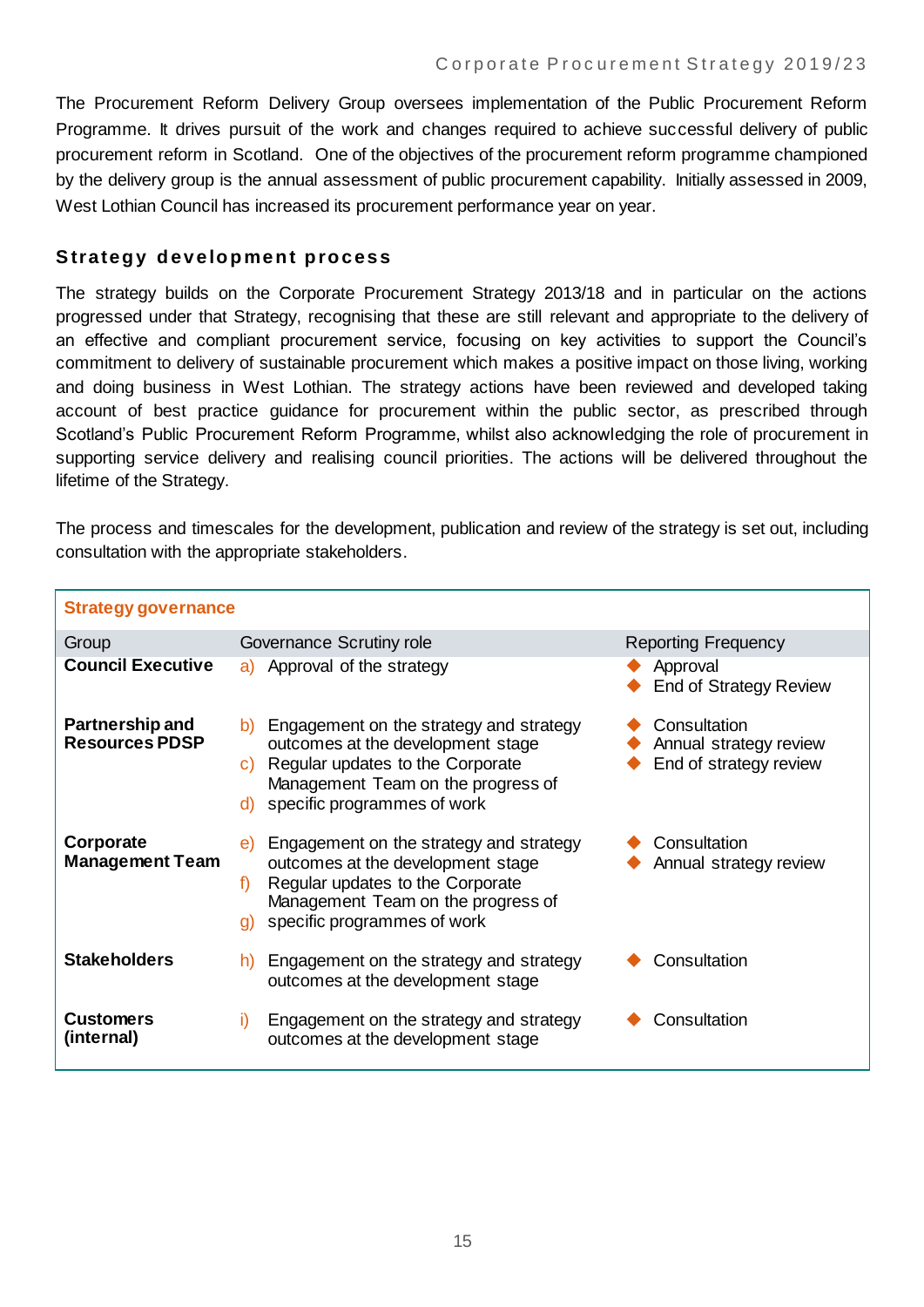#### **S trategy monitoring**

The strategy lead and the Corporate Management Team will ensure that appropriate arrangements are in place to track and monitor in-year progress.

An annual review will be undertaken and reported to the council's Corporate Management Team and to the relevant PDSP. This will include an update on the agreed performance scorecard and action plan and will also be published on the performance pages of the council [website.](https://www.westlothian.gov.uk/performance)

An end of strategy review will be undertaken in the final year of the strategy to report on the achievement in the outcomes and final position in the performance indicators (against the target) and the agreed actions.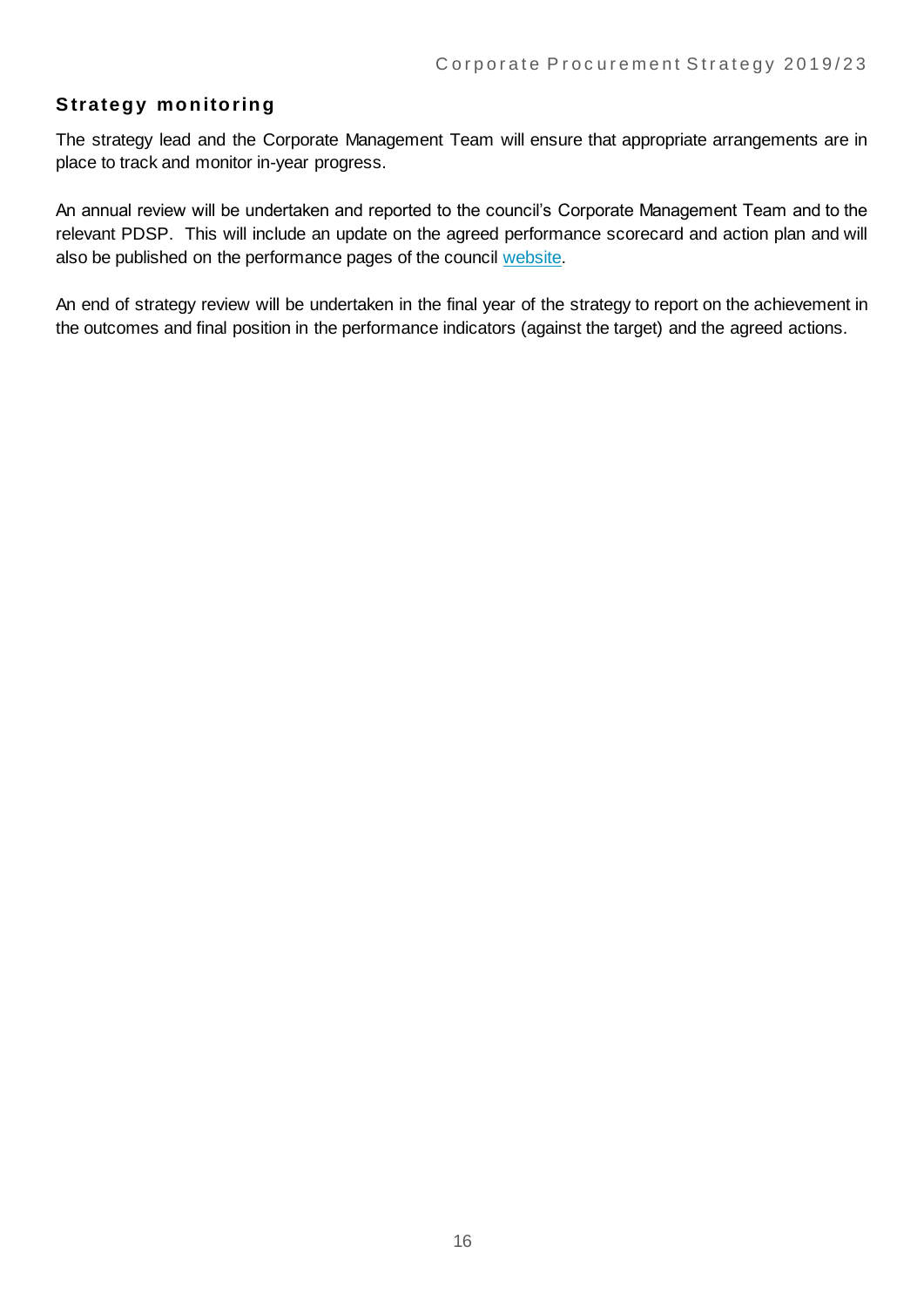### Supporting the delivery of Council priorities

This strategy will support the delivery of the Council's Corporate Plan

Corporate strategies are designed to support the delivery of the Corporate Plan 2018/23 by improving the culture, agility, resilience and performance of the council. Each strategy has clearly defined outcomes and measurable indicators of success and actions for the period. Specifically, this strategy aligns to the enablers and deliverables that have been identified as key to the success of the Corporate Plan, this outlined in the following table.

|                                                   | <b>Alignment with Corporate Enablers</b>                                                   |                                                                                                                                                               |                                                                                                                                                                 |                        |                   |
|---------------------------------------------------|--------------------------------------------------------------------------------------------|---------------------------------------------------------------------------------------------------------------------------------------------------------------|-----------------------------------------------------------------------------------------------------------------------------------------------------------------|------------------------|-------------------|
| Council enabler                                   | Deliverable                                                                                | Strategy key activity / process                                                                                                                               | Indicator(s)                                                                                                                                                    | 2017/18<br>Performance | 2022/23<br>Target |
| (E2.6) Corporate<br>Governance and<br><b>Risk</b> | Continuing to develop efficient<br>and effective procurement<br>strategies and procedures. | Continue to manage contracts that<br>meet council requirements and<br>procurement regulations                                                                 | Percentage of all influencable council<br>expenditure covered by contracts.                                                                                     | 97%                    | 100%              |
|                                                   |                                                                                            | Continue to deliver council wide<br>procurement training                                                                                                      | Percentage of customers who rated the<br>delivery of procurement fundamentals<br>and EU legislation training and<br>awareness sessions as good or<br>excellent. | 70%                    | 95%               |
|                                                   |                                                                                            | Continued promotion of tender<br>opportunities and procurement<br>information to the supply chain to<br>reduce barriers to doing business with<br>the council | Percentage of suppliers who rated the<br>ease of access to information about<br>council contract opportunities as good or<br>excellent                          | 62%                    | 90%               |
|                                                   |                                                                                            | Continue to seek inclusion of<br>community benefit provisions for<br>spend equating to £50,000 and above                                                      | Number of contract strategies<br>considering community benefits as a<br>percentage of all contract strategies.                                                  | 100%                   | 100%              |
|                                                   |                                                                                            | Achieve Level 2 within the Scottish<br>Government's Sustainability<br><b>Framework Assessment</b>                                                             | Sustainability Framework Assessment<br>score assigned to West Lothian Council.                                                                                  | N/A                    | Level 2           |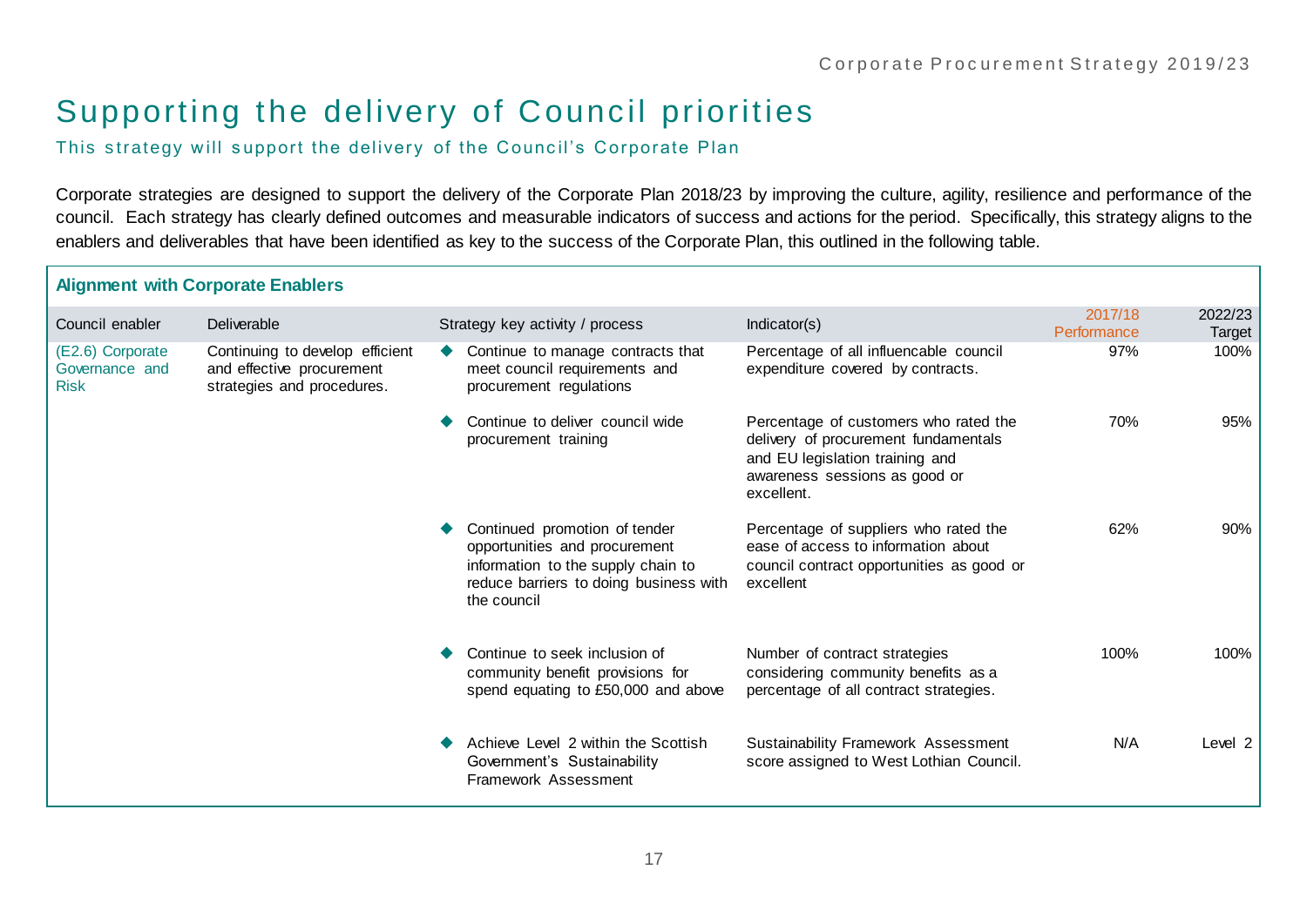### Appendix 1: Strategy Scorecard

The council will report on the following key measures of the success throughout the lifetime of our strategy, targeting performance improvement against the baseline year (2017/18)

| <b>OUTCOME 1 - CONTRACTS</b>                                                                               |                                           |                   |                          |                   |                                                  |
|------------------------------------------------------------------------------------------------------------|-------------------------------------------|-------------------|--------------------------|-------------------|--------------------------------------------------|
| <b>Indicators</b>                                                                                          | <b>Baseline</b><br>Performance<br>2017/18 | Target<br>2019/20 | <b>Target</b><br>2020/21 | Target<br>2021/22 | End of Strategy<br>Performance<br>Target 2022/23 |
| Percentage of all influencable council expenditure covered by contracts.                                   | 97%                                       | 98%               | 98%                      | 99%               | 100%                                             |
| Percentage of contract and supplier management meetings conducted with<br>strategically critical suppliers |                                           | 100%              | 100%                     | 100%              | 100%                                             |
| Number of collaborative opportunities explored as a percentage of all contracts<br>awarded                 | 100%                                      | 100%              | 100%                     | 100%              | 100%                                             |
| Number of contracts awarded through a framework as a percentage of all<br>contracts awarded                | 80%                                       | 80%               | 80%                      | 82%               | 85%                                              |

#### **OUTCOME 2 – COMPLIANCE**

| Indicators                                                                                                                                            | <b>Baseline</b><br>Performance<br>2017/18 | Target<br>2019/20 | Target<br>2020/21 | Target<br>2021/22 | End of Strategy<br>Performance<br>Target 2022/23 |
|-------------------------------------------------------------------------------------------------------------------------------------------------------|-------------------------------------------|-------------------|-------------------|-------------------|--------------------------------------------------|
| Number of Contract Strategies generated as a percentage of all contracts awarded<br>by West Lothian Council                                           | 93%                                       | 100%              | 100%              | 100%              | 100%                                             |
| Percentage of internal customers who rated the efficiency of the CRM system as<br>good or excellent                                                   | N/A                                       | 75%               | 80%               | 85%               | 90%                                              |
| Percentage of internal customers who rated the ease of access to council contract<br>information as good or excellent.                                | 62%                                       | 75%               | 80%               | 85%               | 90%                                              |
| Percentage of customers who rated the delivery of procurement fundamentals and<br>EU legislation training and awareness sessions as good or excellent | 70%                                       | 90%               | 92%               | 93%               | 95%                                              |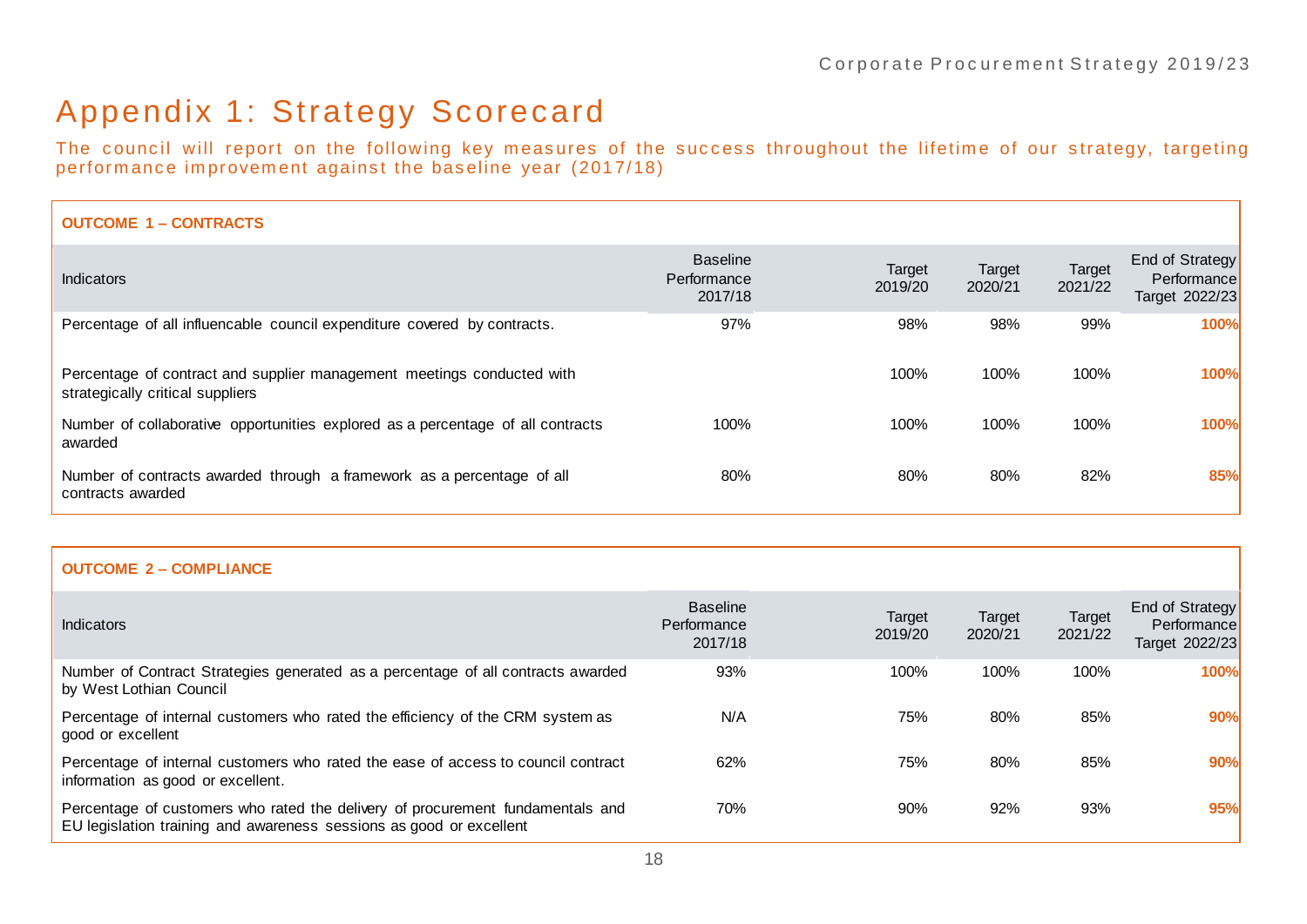| <b>Indicators</b>                                                                                                                                      | <b>Baseline</b><br>Performance<br>2017/18 | Target<br>2019/20 | Target<br>2020/21 | <b>Target</b><br>2021/22 | <b>End of Strategy</b><br>Performance<br>Target 2022/23 |
|--------------------------------------------------------------------------------------------------------------------------------------------------------|-------------------------------------------|-------------------|-------------------|--------------------------|---------------------------------------------------------|
| Percentage of suppliers who rated the ease of access to information about council<br>contract opportunities as good or excellent                       | 62%                                       | 75%               | 80%               | 85%                      | 90%                                                     |
| Percentage of suppliers who rated the quality and clarity of information contained<br>within tenders as good or excellent                              | 80%                                       | 90%               | 93%               | 97%                      | <b>100%</b>                                             |
| Percentage of SME voluntary organisations, third sector bodies, supported<br>businesses and social enterprises suppliers attending SDP tender training | N/A                                       | 30%               | 35%               | 45%                      | 50%                                                     |

#### **OUTCOME 4 – COMMUNITY BENEFITS**

| <b>Indicators</b>                                                                                                                    | <b>Baseline</b><br>Performance<br>2017/18 | Target<br>2019/20 | Target<br>2020/21 | <b>Target</b><br>2021/22 | End of Strategy<br>Performance<br>Target 2022/23 |
|--------------------------------------------------------------------------------------------------------------------------------------|-------------------------------------------|-------------------|-------------------|--------------------------|--------------------------------------------------|
| Number of contract strategies considering community benefits as a percentage of<br>all contracts strategies.                         | 100%                                      | 100%              | 100%              | 100%                     | 100%                                             |
| The percentage of customers who rated the content of training relating to the<br>delivery of community benefits as good or excellent | N/A                                       | 90%               | 93%               | 97%                      | 100%                                             |
| Percentage of contracts with community benefits awarded as a percentage of the<br>total number of contracts awarded                  | 14%                                       | 23%               | 25%               | 28%                      | 30%                                              |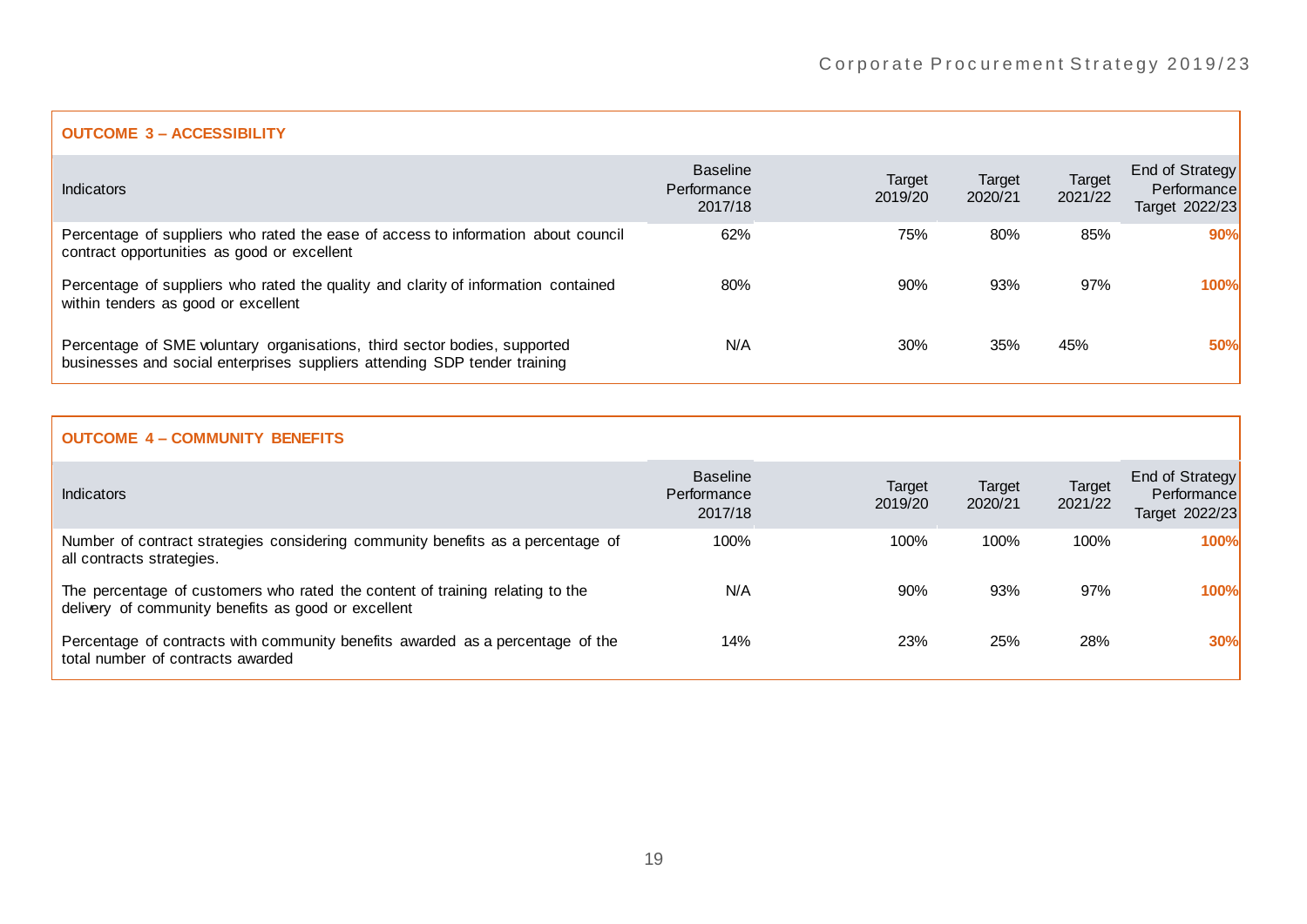#### **OUTCOME 5 – SUSTAINABILITY**

| <b>Indicators</b>                                                                                                                          | <b>Baseline</b><br>Performance<br>2017/18 | Target<br>2019/20 | Target<br>2020/21 | Target<br>2021/22 | End of Strategy<br>Performance<br>Target 2022/23 |
|--------------------------------------------------------------------------------------------------------------------------------------------|-------------------------------------------|-------------------|-------------------|-------------------|--------------------------------------------------|
| Number of contract strategies considering sustainable procurement elements as a<br>percentage of all contracts strategies.                 | 100%                                      | 100%              | 100%              | 100%              | 100%                                             |
| The percentage of customers who rated the content of training relating to the<br>delivery of sustainable procurement as good or excellent. | N/A                                       | 90%               | 93%               | 97%               | 100%                                             |
| Sustainability Framework Assessment score assigned to West Lothian Council.                                                                | N/A                                       | Level 2           | Level 2           | Level 2           | Level 2l                                         |
| Percentage of suppliers paying the living wage as a percentage of all contracts<br>awarded                                                 | N/A                                       | 20%               | 23%               | 28%               | <b>30%</b>                                       |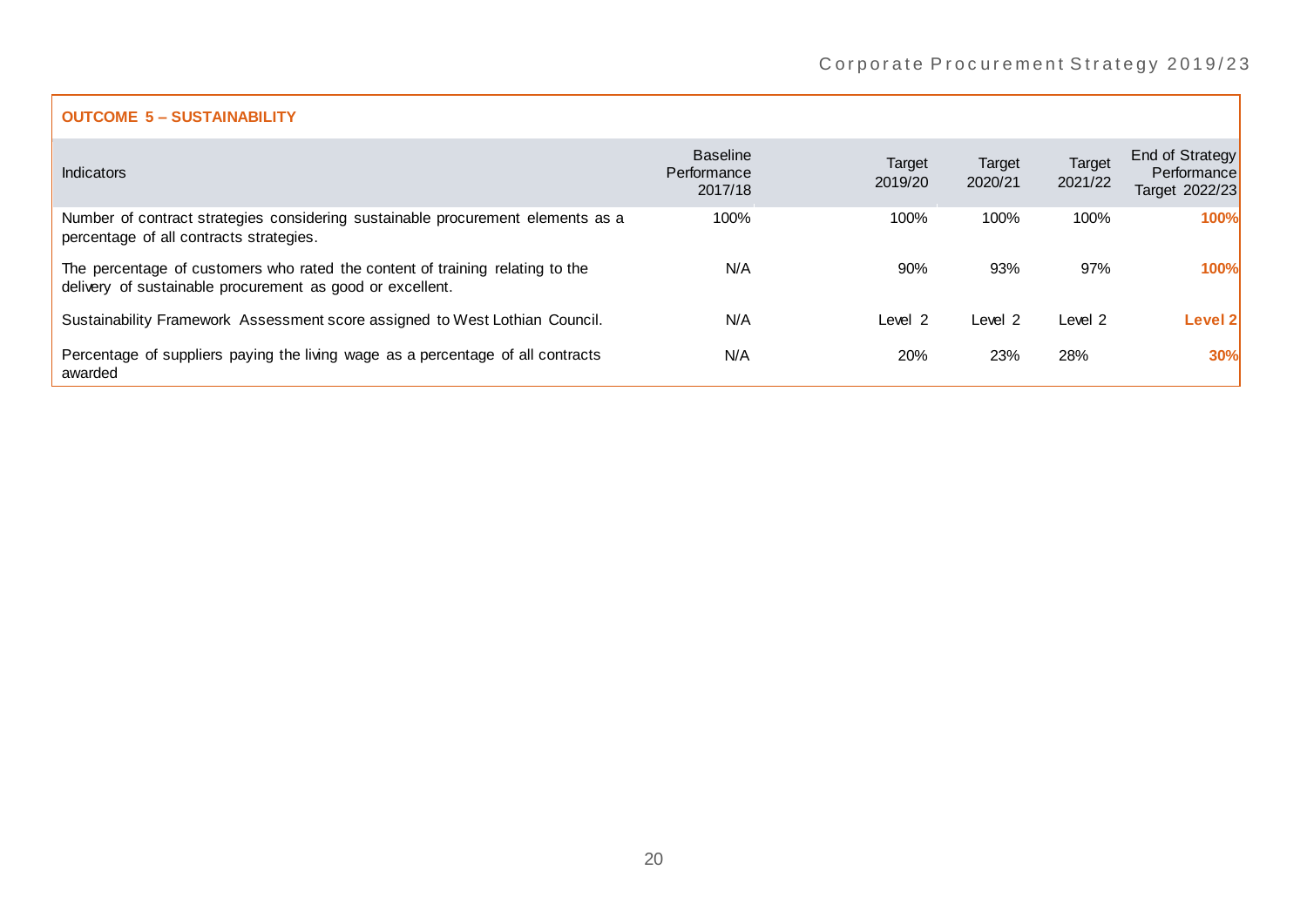### Appendix 2: Strategy Action Plan

The council will undertake a range of actions to support delivery of corporate priorities and objectives, improve services and deliver trans form ation.

| <b>Actions 2019/23</b>                                                |                                                                                                                                                                                                                                              |                                                                                  |                                     |                   |         |                         |
|-----------------------------------------------------------------------|----------------------------------------------------------------------------------------------------------------------------------------------------------------------------------------------------------------------------------------------|----------------------------------------------------------------------------------|-------------------------------------|-------------------|---------|-------------------------|
| Action                                                                | Description                                                                                                                                                                                                                                  | <b>Planned Outcome</b>                                                           | Owner(s)                            | <b>Start</b>      | End     | <b>Status</b><br>Update |
| Outcome 1<br><b>Contract Development</b>                              | Continue to develop contracts for each<br>area of spend identified through the five<br>year procurement delivery plans and<br>resulting annual procurement delivery<br>plans.                                                                | Ensure Best Value across the<br>council for all procurement<br>requirements.     | Corporate<br>Procurement<br>Manager | <b>April 2019</b> | Ongoing | Active                  |
| Outcome 1<br><b>Contract Cashable</b><br><b>Savings</b>               | Continue to ensure that all contracts<br>achieve best market price at the time of<br>tender.                                                                                                                                                 | Maximise opportunities to achieve<br>savings through procurement.                | Corporate<br>Procurement<br>Manager | April 2019        | Ongoing | Active                  |
| Outcome 1<br><b>Efficient Ordering and</b><br>Invoicing               | Continue to review ordering and<br>invoicing techniques to ensure that they<br>continue to support effective payment<br>performance for invoices and reduced<br>costs to the council and its suppliers for<br>the purchase to pay process.   | Maximise ordering and invoicing<br>performance.                                  | Corporate<br>Procurement<br>Manager | April 2019        | Ongoing | Active                  |
| Outcome 1<br>Category A, Category B<br>and UK Government<br>contracts | Continue to review the relevance and<br>best value delivery of:<br>- Scottish Procurement and Commercial<br>Directorate Category A contracts,<br>- Scotland Excel's Category B contracts<br>- Government's Procurement Service<br>contracts. | Maximise use of collaborative<br>contracts where Best Value can<br>be delivered. | Corporate<br>Procurement<br>Manager | April 2019        | Ongoing | Active                  |
| Outcome 1<br><b>Framework Contracts</b>                               | Continue to evaluate the option of using<br>framework contracts to ascertain if they<br>will deliver best value.                                                                                                                             | Maximise use of framework<br>contracts where Best Value can<br>be delivered.     | Corporate<br>Procurement<br>Manager | April 2019        | Ongoing | Active                  |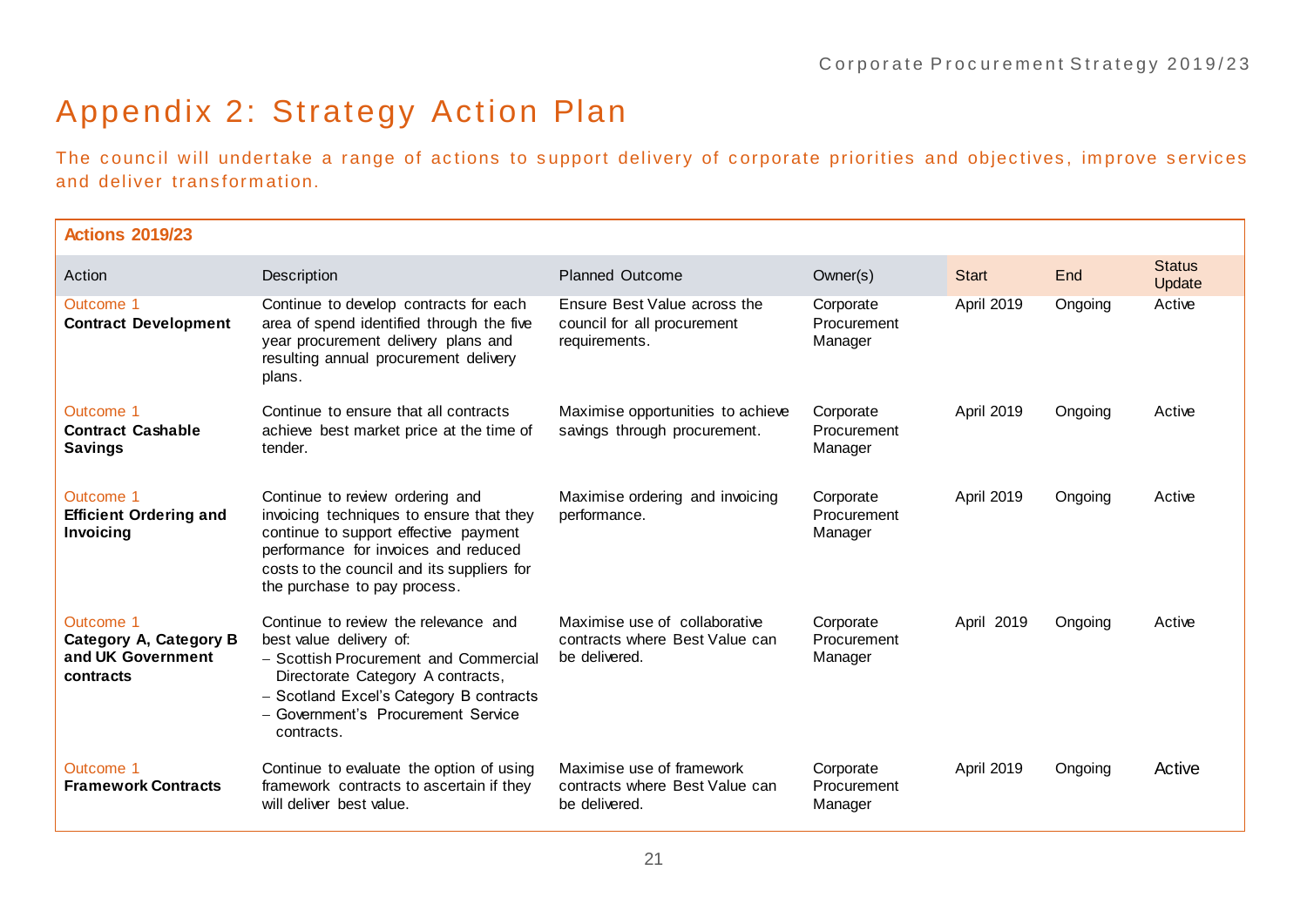| <b>Actions 2019/23</b>                                                                         |                                                                                                                                                                                                      |                                                                                                                                        |                                     |              |         |                         |
|------------------------------------------------------------------------------------------------|------------------------------------------------------------------------------------------------------------------------------------------------------------------------------------------------------|----------------------------------------------------------------------------------------------------------------------------------------|-------------------------------------|--------------|---------|-------------------------|
| Action                                                                                         | Description                                                                                                                                                                                          | <b>Planned Outcome</b>                                                                                                                 | Owner(s)                            | <b>Start</b> | End     | <b>Status</b><br>Update |
| Outcome 1<br><b>Collaborative Contract</b><br><b>Opportunities</b>                             | Continue to review collaborative<br>opportunities available for Category C1<br>contracts.                                                                                                            | Maximise use of collaborative<br>contracts where Best Value can<br>be delivered.                                                       | Corporate<br>Procurement<br>Manager | April 2019   | Ongoing | Active                  |
| Outcome 1<br><b>Supplier Contract KPIs</b><br>and SLAs                                         | Continue to agree contract KPIs and<br>SLAs with suppliers to enable enhanced<br>performance.                                                                                                        | Maximise supplier performance<br>for council contracts.                                                                                | Corporate<br>Procurement<br>Manager | April 2019   | Ongoing | Active                  |
| Outcome 1<br><b>Contract and Supplier</b><br><b>Management</b>                                 | Continue to establish strategically critical<br>suppliers through supplier segmentation<br>and to engage these suppliers in<br>contract and supplier management.                                     | Maximise management and<br>monitoring of supplier<br>performance                                                                       | Corporate<br>Procurement<br>Manager | April 2019   | Ongoing | Active                  |
| Outcomes 1, 2 and 3<br>Accessible procurement<br>information                                   | Regular review of procurement<br>information on the Internet and Intranet.                                                                                                                           | Maximise accessibility of Council<br>Procurement information for both<br>internal and external customers.                              | Corporate<br>Procurement<br>Manager | April 2019   | Ongoing | Active                  |
| Outcome 2<br><b>Digitisation of</b><br>procurement processes<br>within the Council             | Review and digitisation of key<br>procurement processes to improve<br>process performance and increase<br>compliance with regulations and<br>legislation.                                            | Improved procurement<br>performance (timescales and<br>cost) for council contracts and<br>increase compliance.                         | Corporate<br>Procurement<br>Manager | April 2019   | Ongoing | Active                  |
| Outcome 2<br><b>Compliance Review -</b><br><b>High Value and High</b><br><b>Risk Contracts</b> | Continued review of high value and high<br>risk contracted suppliers spend to<br>ensure compliance with standing orders<br>and the corporate procurement<br>procedures.                              | Maximise levels of compliance<br>with council standing orders and<br>procurement procedures for high<br>value and high risk contracts. | Corporate<br>Procurement<br>Manager | April 2019   | Ongoing | Active                  |
| Outcome 2<br><b>Supplier Rationalisation</b><br><b>Exercise</b>                                | Continue to review spend against non-<br>contracted suppliers and a regular<br>supplier rationalisation exercise to<br>reduce their availability and ensure<br>compliance with contracted suppliers. | Decreased levels of spend<br>against non-contracted suppliers.                                                                         | Corporate<br>Procurement<br>Manager | April 2019   | Ongoing | Active                  |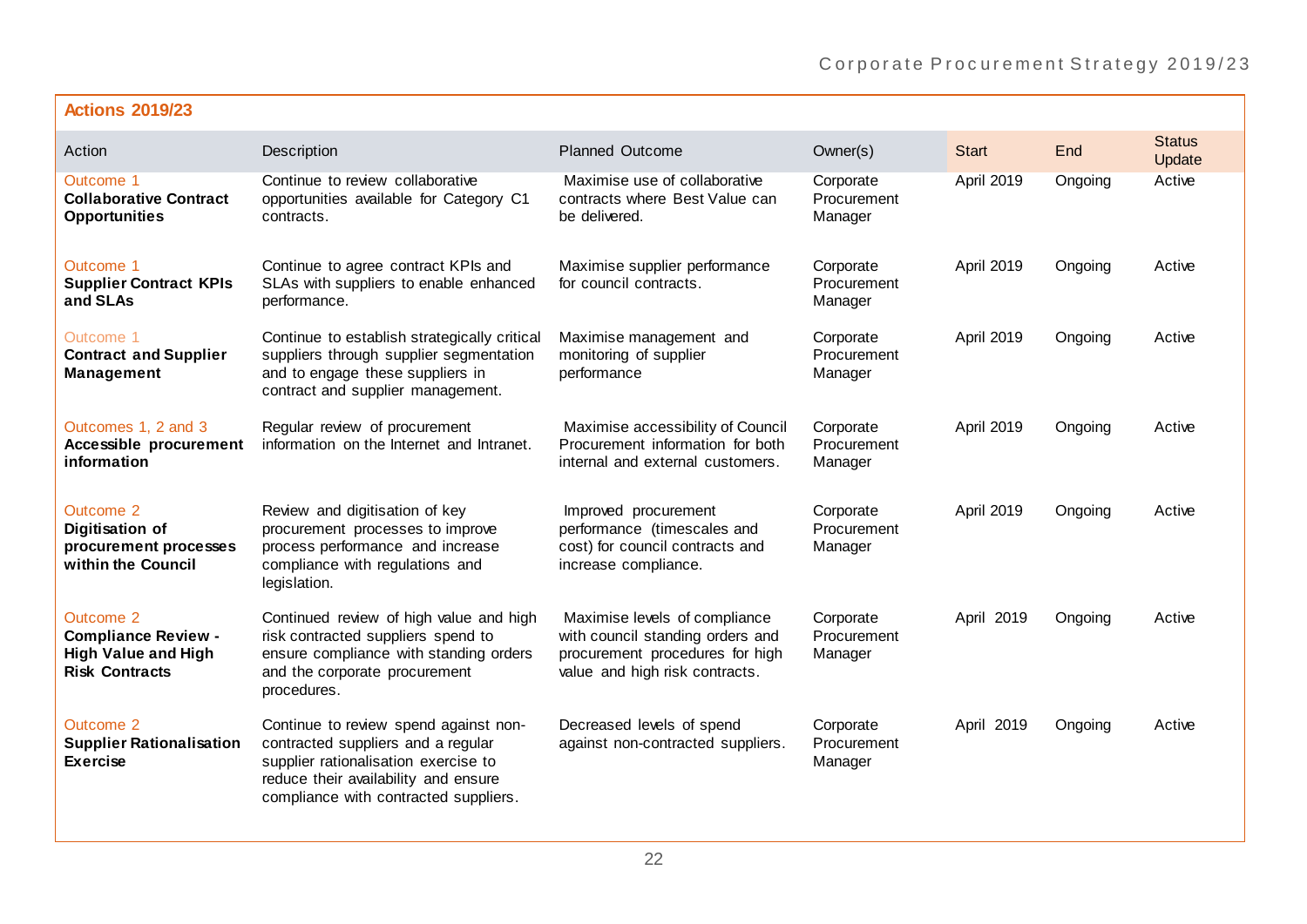| <b>Actions 2019/23</b>                                         |                                                                                                                                                                                             |                                                                                                                  |                                     |                   |         |                         |
|----------------------------------------------------------------|---------------------------------------------------------------------------------------------------------------------------------------------------------------------------------------------|------------------------------------------------------------------------------------------------------------------|-------------------------------------|-------------------|---------|-------------------------|
| Action                                                         | Description                                                                                                                                                                                 | <b>Planned Outcome</b>                                                                                           | Owner(s)                            | <b>Start</b>      | End     | <b>Status</b><br>Update |
| Outcome 2<br><b>Digital processes</b>                          | Continue to digitise and automate<br>procurement processes to increase<br>efficiency and compliance levels.                                                                                 | Maximise automation to increase<br>efficiency and improve ease of<br>access for customers.                       | Corporate<br>Procurement<br>Manager | April 2019        | Ongoing | Active                  |
| Outcome 2<br><b>Contract Strategies</b>                        | Continue to complete contract strategies<br>for all tender opportunities, including<br>community benefits, market research,<br>financial review, defining need and<br>specification review. | Comprehensive contract<br>strategies in place for all council<br>procurement requirements.                       | Corporate<br>Procurement<br>Manager | <b>April 2019</b> | Ongoing | Active                  |
| Outcome 2<br><b>Procurement Training</b><br><b>Strategy</b>    | Continue to deliver Procurement<br>Training to ensure that suitable training<br>provision is delivered.                                                                                     | Greater competence and skill<br>levels of staff carrying out<br>procurement activities.                          | Corporate<br>Procurement<br>Manager | April 2019        | Ongoing | Active                  |
| Outcome 2<br><b>Online Training</b>                            | Online training courses will continue to<br>be developed and implemented to<br>provide procurement fundamentals<br>training across the council.                                             | Increased accessibility to<br>procurement training for all<br>council staff.                                     | Corporate<br>Procurement<br>Manager | April 2019        | Ongoing | Active                  |
| Outcome 2<br><b>Procurement</b><br><b>Competency Framework</b> | A Procurement Competency Framework<br>will continue to be used to identify<br>procurement skills gaps across the<br>council.                                                                | A Procurement Competency<br>Framework will be used to identify<br>procurement skills gaps across<br>the council. | Corporate<br>Procurement<br>Manager | April 2019        | Ongoing | Active                  |
| Outcome 3<br><b>Procurement Surgeries</b>                      | Monthly procurement surgeries to<br>continue.                                                                                                                                               | Maximise information and<br>awareness to suppliers regarding<br>local authority procurement.                     | Corporate<br>Procurement<br>Manager | April 2019        | Ongoing | Active                  |
| Outcome 3<br><b>Small Lots</b>                                 | 'Small Lot' provision will continue to be<br>used where appropriate to provide local<br>suppliers and SMEs with contract<br>opportunities.                                                  | Maximise number of Small Lot<br>provisions where Best Value can<br>be delivered.                                 | Corporate<br>Procurement<br>Manager | April 2019        | Ongoing | Active                  |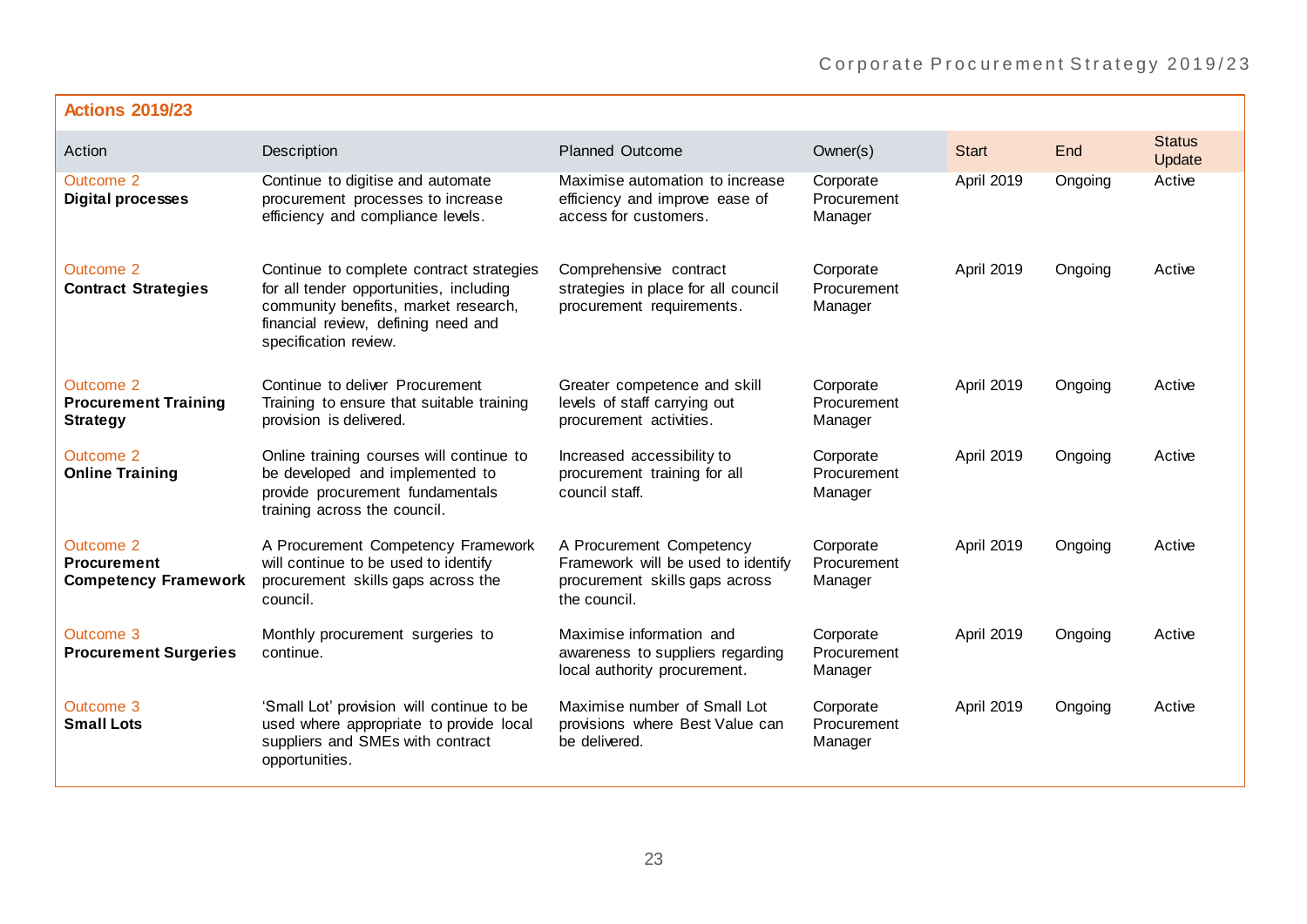| <b>Actions 2019/23</b>                                                 |                                                                                                                                                                                                                                                                                 |                                                                                                                      |                                     |              |         |                         |
|------------------------------------------------------------------------|---------------------------------------------------------------------------------------------------------------------------------------------------------------------------------------------------------------------------------------------------------------------------------|----------------------------------------------------------------------------------------------------------------------|-------------------------------------|--------------|---------|-------------------------|
| Action                                                                 | Description                                                                                                                                                                                                                                                                     | <b>Planned Outcome</b>                                                                                               | Owner(s)                            | <b>Start</b> | End     | <b>Status</b><br>Update |
| Outcome 3<br><b>Reserved Contracts</b>                                 | 'Reserved Contract' arrangements will<br>continue to be considered.                                                                                                                                                                                                             | Maximise number of Reserved<br>Contract provisions where Best<br>Value can be delivered.                             | Corporate<br>Procurement<br>Manager | April 2019   | Ongoing | Active                  |
| Outcome 3<br><b>Supplier Development</b><br>Programme                  | Supplier Development Programme<br>training events to be attended by<br>corporate procurement unit<br>representatives, providing presentations<br>to SMEs regarding local authority<br>procurement.                                                                              | Increased information and<br>awareness to SMEs regarding<br>local authority procurement.                             | Corporate<br>Procurement<br>Manager | April 2019   | Ongoing | Active                  |
| Outcome 3<br><b>Third Sector Working</b><br>Group                      | Further development of a working group<br>with local third sector organisations to<br>review any potential working<br>partnerships.                                                                                                                                             | Improved joint working<br>relationships between the<br>Corporate Procurement Unit and<br>third sector organisations. | Corporate<br>Procurement<br>Manager | April 2019   | Ongoing | Active                  |
| Outcome 3<br><b>Reducing Barriers to</b><br><b>Doing Business</b>      | Continue to consult with local and SME<br>business community through an annual<br>survey to identify and reduce barriers to<br>doing business.                                                                                                                                  | Increased contract opportunities<br>for local and SME businesses.                                                    | Corporate<br>Procurement<br>Manager | April 2019   | Ongoing | Active                  |
| Outcome 4<br><b>Contract Strategies -</b><br><b>Community Benefits</b> | Continue to complete contract strategies<br>for all contracts, in line with the<br>Community Benefits Procedure, to<br>include the following Community<br>Benefits considerations.                                                                                              | Community Benefits taken into<br>account for all contract strategies.                                                | Corporate<br>Procurement<br>Manager | April 2019   | Ongoing | Active                  |
| Outcome 4<br><b>Community Benefits</b><br><b>Training</b>              | Training will continue to be provided to<br>all relevant service area staff to ensure<br>that community benefits is integrated<br>into major purchasing decisions, to<br>ensure they understand the reasons and<br>benefits of implementing the Community<br>Benefit Procedure. | Increased understanding and<br>compliance with the Community<br>Benefits Procedure.                                  | Corporate<br>Procurement<br>Manager | April 2019   | Ongoing | Active                  |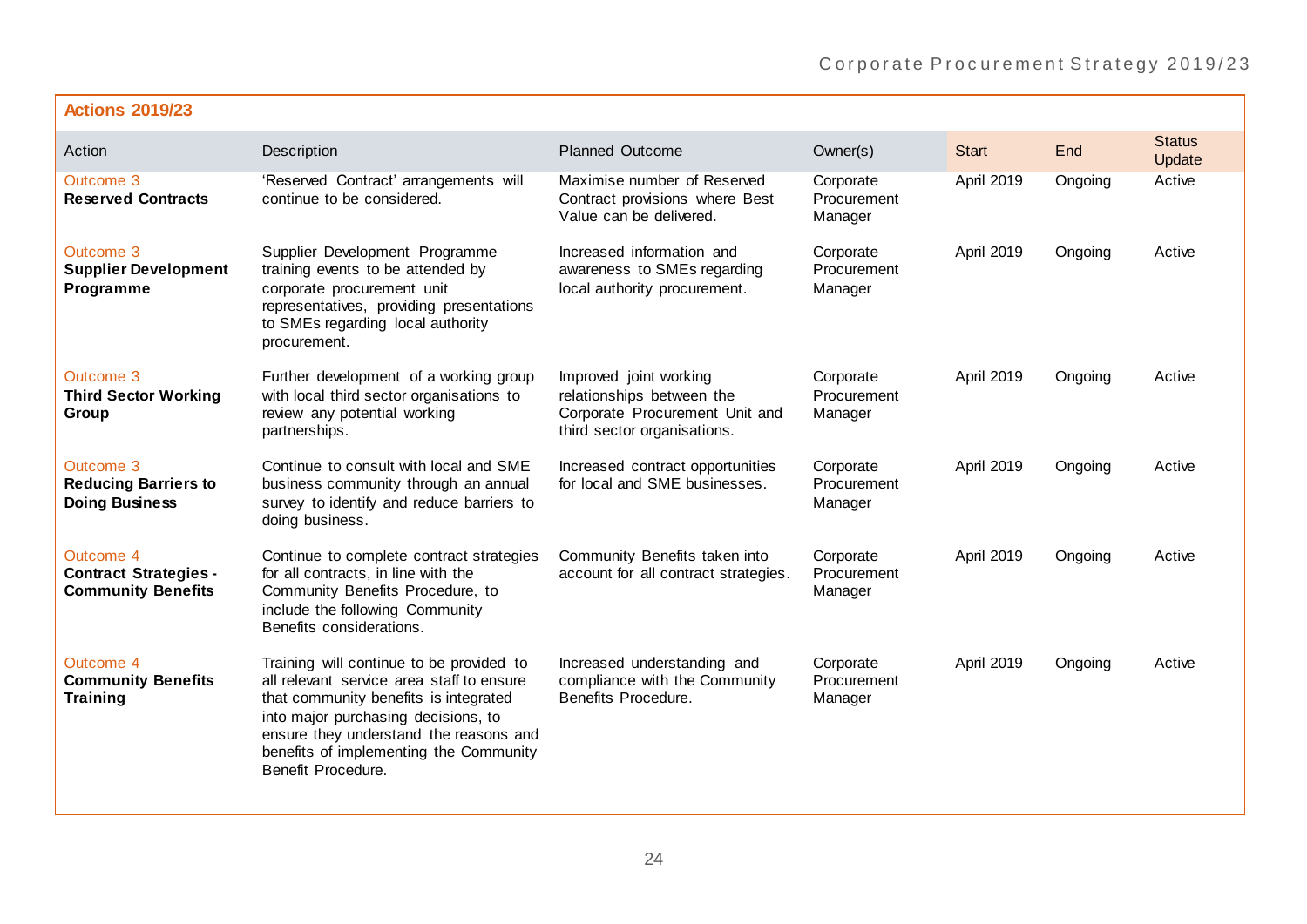| <b>Actions 2019/23</b>                                                                                               |                                                                                                                                                                                                                                                                                                                  |                                                                                                                                                                                     |                                     |                   |         |                         |
|----------------------------------------------------------------------------------------------------------------------|------------------------------------------------------------------------------------------------------------------------------------------------------------------------------------------------------------------------------------------------------------------------------------------------------------------|-------------------------------------------------------------------------------------------------------------------------------------------------------------------------------------|-------------------------------------|-------------------|---------|-------------------------|
| Action                                                                                                               | Description                                                                                                                                                                                                                                                                                                      | <b>Planned Outcome</b>                                                                                                                                                              | Owner(s)                            | <b>Start</b>      | End     | <b>Status</b><br>Update |
| Outcome 4<br><b>Monitoring Community</b><br><b>Benefits</b>                                                          | Continue to monitor the delivery of the<br>Community Benefit Procedure including<br>the local impact.                                                                                                                                                                                                            | Information available to report to<br>Procurement Board on the local<br>impact of Community Benefit<br>achieved and will assist in<br>delivering future procurement<br>requirement. | Corporate<br>Procurement<br>Manager | <b>April 2019</b> | Ongoing | Planned                 |
| Outcome <sub>5</sub><br><b>Contract Strategies-</b><br>Sustainability                                                | Contract strategies will continue to be<br>completed for all contracts.                                                                                                                                                                                                                                          | Social, Environmental and<br>Economic considerations taken<br>into account for all contract<br>strategies                                                                           | Corporate<br>Procurement<br>Manager | April 2019        | Ongoing | Planned                 |
| Outcome 5<br><b>Sustainable</b><br><b>Procurement Training</b>                                                       | Sustainable procurement awareness<br>and training, including whole life costing<br>will continue to be promoted to ensure<br>that procurement professionals integrate<br>sustainability into major purchasing<br>decisions.                                                                                      | Increased awareness of<br>sustainable procurement by staff.                                                                                                                         | Corporate<br>Procurement<br>Manager | April 2019        | Ongoing | Planned                 |
| Outcome 5<br><b>Sustainable</b><br><b>Procurement Supplier</b><br><b>Engagement and</b><br><b>Partnership Events</b> | Supplier training will continue to be<br>promoted to encourage and guide<br>businesses to adopt sustainable<br>development principles and practices.<br>Support will also continue to be provided<br>for the implementation of sustainable<br>procurement practices throughout the<br>council and supply chains. | Increased awareness and use of<br>sustainable development<br>principles and practices by West<br>Lothian businesses.                                                                | Corporate<br>Procurement<br>Manager | April 2019        | Ongoing | Planned                 |
| Outcome 5<br><b>Sustainable Action Plan</b>                                                                          | Actions from the West Lothian Council<br>Sustainable Action Plan will continue to<br>be implemented to ensure that the<br>council achieves level four within the<br>Sustainability Flexible Framework<br>Assessment.                                                                                             | Maintain level two within the<br><b>Scottish Government</b><br>Sustainability Flexible Framework<br>Assessment.                                                                     | Corporate<br>Procurement<br>Manager | April 2019        | Ongoing | Active                  |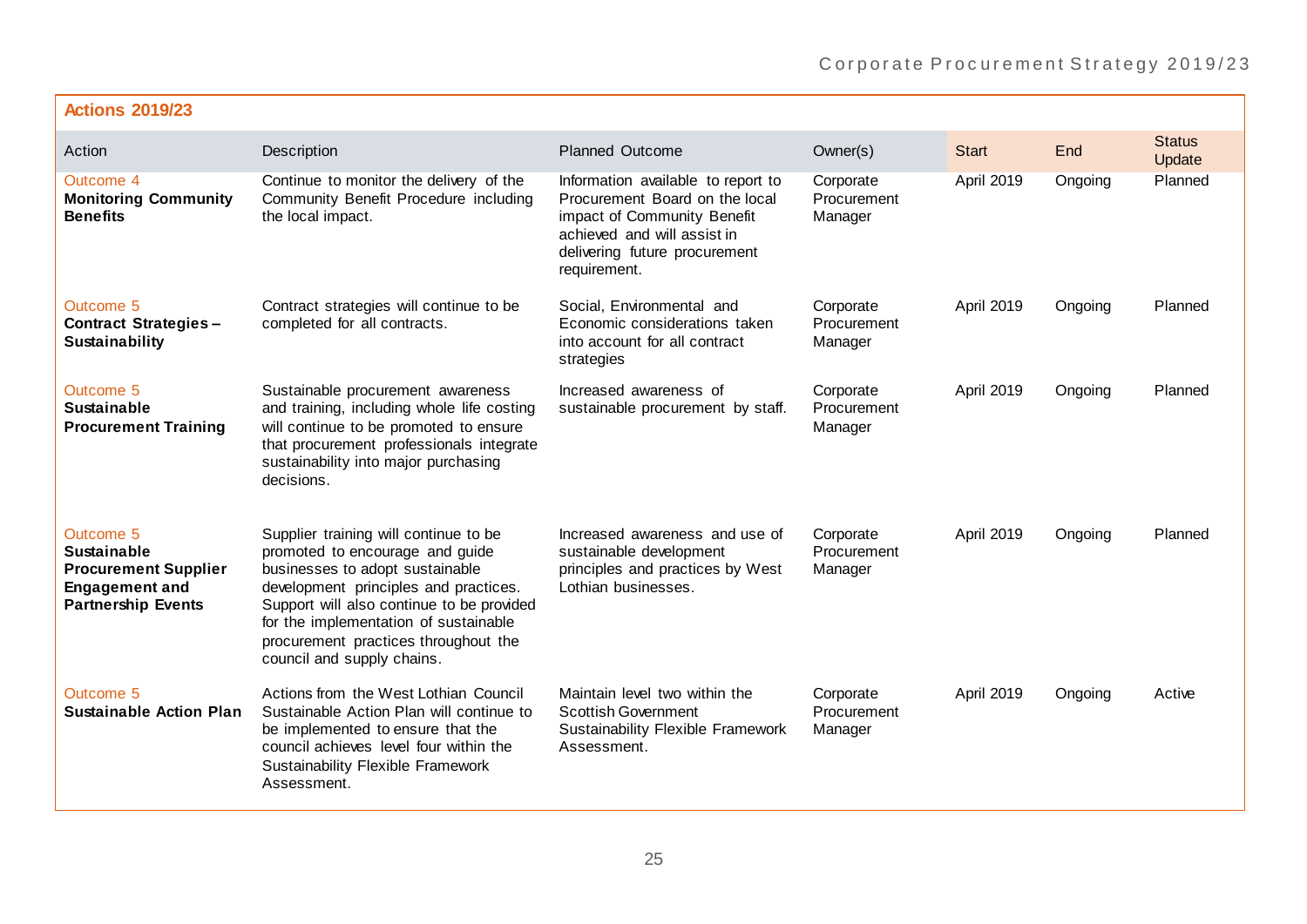| <b>Actions 2019/23</b>          |                                                                                                        |                                                                                     |                                     |                   |         |                         |
|---------------------------------|--------------------------------------------------------------------------------------------------------|-------------------------------------------------------------------------------------|-------------------------------------|-------------------|---------|-------------------------|
| Action                          | Description                                                                                            | <b>Planned Outcome</b>                                                              | Owner(s)                            | Start             | End     | <b>Status</b><br>Update |
| Outcome 5<br><b>Living Wage</b> | Promote the implementation of payment<br>of the Living Wage through a West<br>Lothian Council webpage. | Increased awareness and uptake<br>of the Living Wage by West<br>Lothian businesses. | Corporate<br>Procurement<br>Manager | <b>April 2019</b> | Ongoing | Active                  |